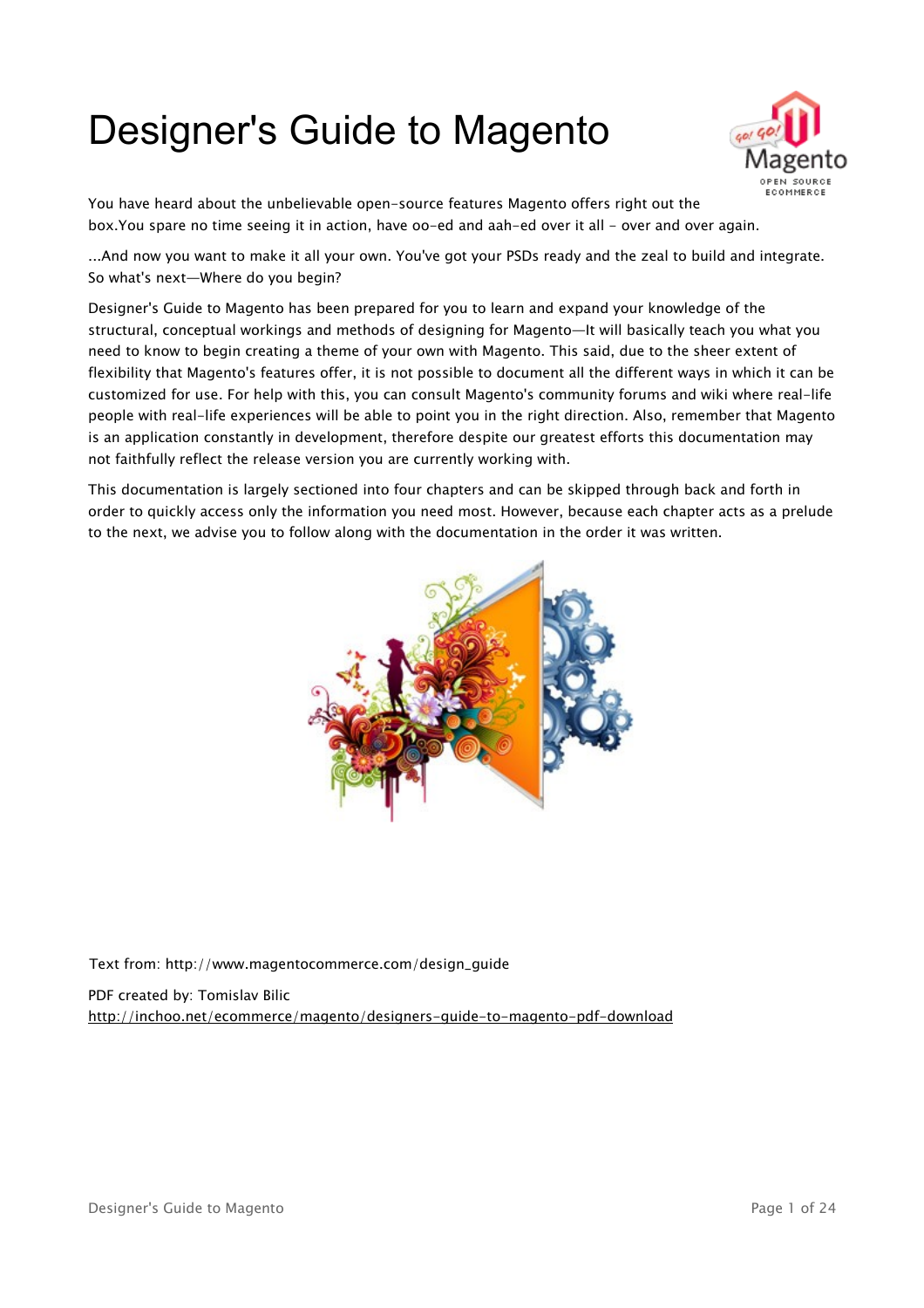## **Content**

| $\bullet$ |  |
|-----------|--|
| $\bullet$ |  |
| $\bullet$ |  |
| $\bullet$ |  |
|           |  |
| $\bullet$ |  |
| $\bullet$ |  |
| $\bullet$ |  |
| $\bullet$ |  |
|           |  |
| $\bullet$ |  |
| $\bullet$ |  |
|           |  |
| $\bullet$ |  |
| $\bullet$ |  |
|           |  |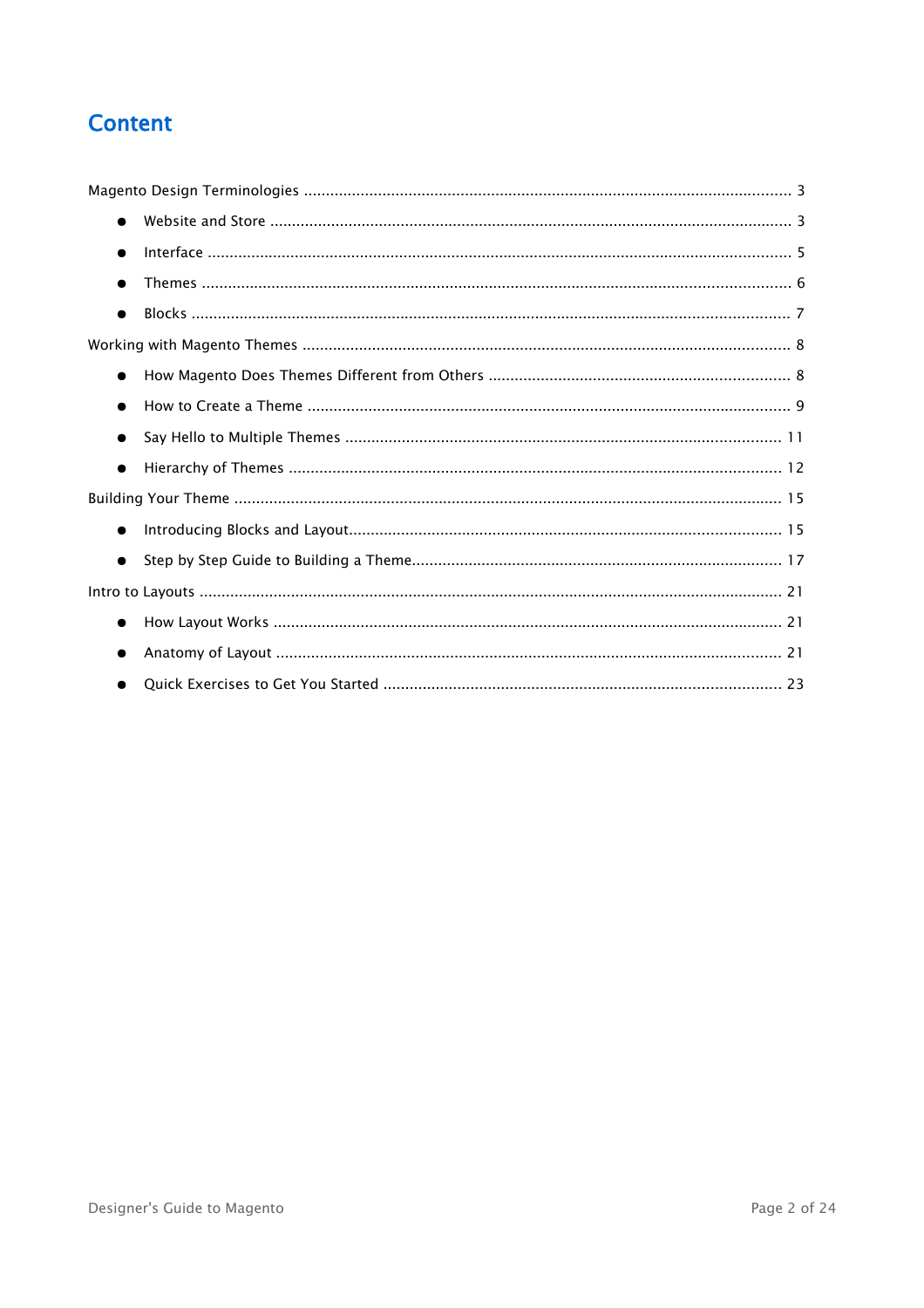## <span id="page-2-0"></span>Magento Design Terminologies

In order to follow along with the documentation, it is crucial that you have a good grasp of the terminologies used to describe aspects of the Magento system. The terminologies introduced in this chapter are most likely new territory for you, so take your time and read through them thoroughly. But most importantly, don't be discouraged if you can't fully grasp the concept of all these new terminologies - This chapter merely serves to introduce them to you all at once, and further chapters will dig deeper into and expand upon those simple definitions. Terminologies covered in this chapter are:

- Website, Store and Store View
- **Interface**
- Themes
	- Layouts
	- **Templates**
	- Skins
- **Blocks** 
	- **Structural Blocks**
	- Content Blocks

## <span id="page-2-1"></span>Website and Store

A website is a collection of stores that share the same customer and order information as well as shopping cart. A store is a collection of store views. These are very broad terms that can be adopted to define the unique needs of individual merchants. A few scenarios to define the different uses of website, store and store views are as follows:

#### Scenario 1



A company called Dubloo Inc creates an online presence with three separate clothing stores that each cater to different price-level audience. Dubloo Inc wants the ability for all three of its stores to share customer and order information. In such scenario, Dubloo Inc would have one website and three stores under their online presence. Store would define the individual price-level store, and website would be the Dubloo Inc umbrella.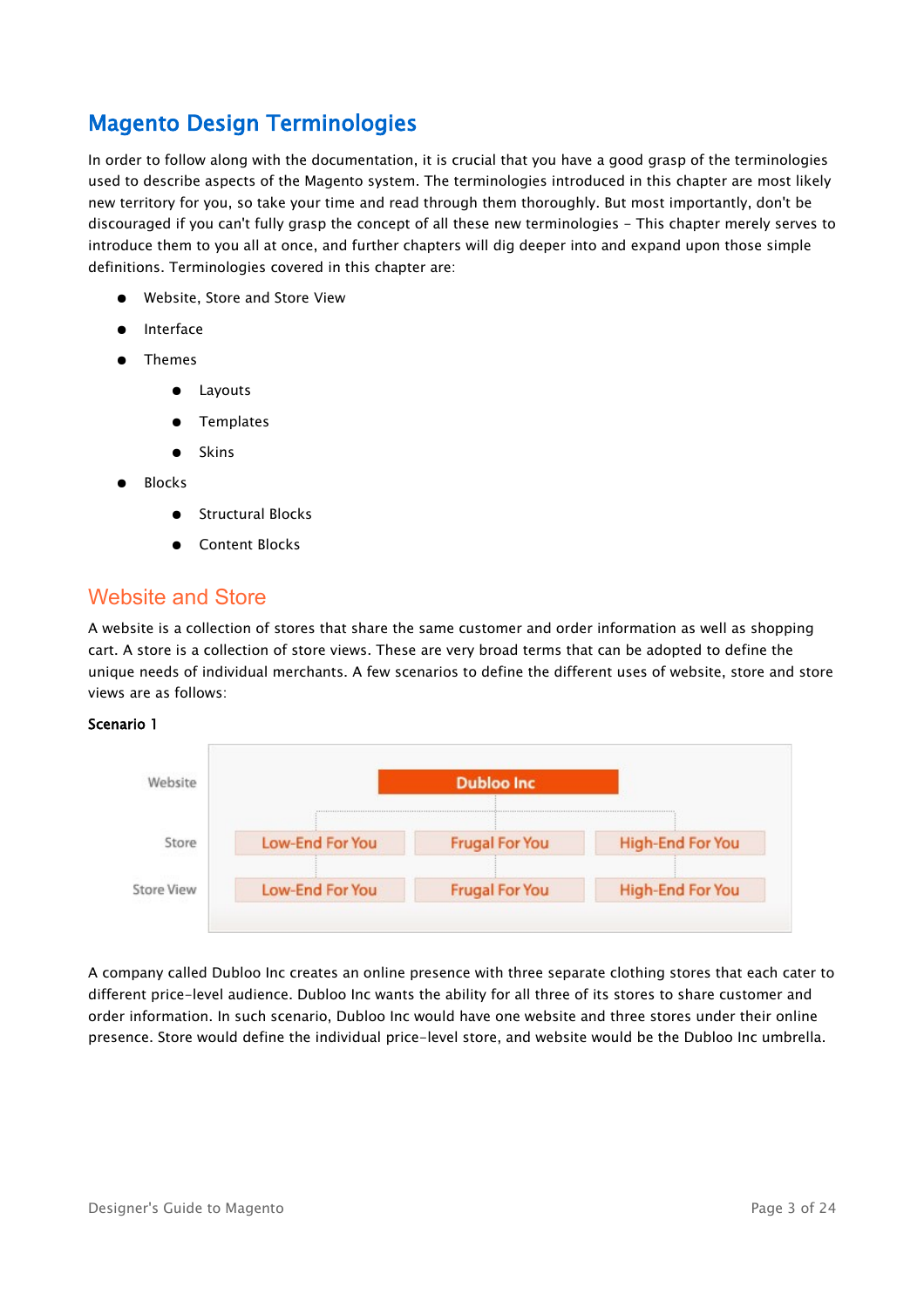## Scenario 2



A company called My Laptops wants to open two separate websites that both sell laptops but at differing prices. They also want to offer English and Spanish language options per site, each carrying its own selected items according to language selection. They also need to synchronize customer and order information per site. In such scenario, store view would define each English and Spanish branch under the according website. A website would define "My Laptops" and "Cheap Laptops".

#### Scenario 3



A company called Bongo's Instruments wants to create an online presence. With no other branch of stores, Bongo's Instruments is the store as well as the website.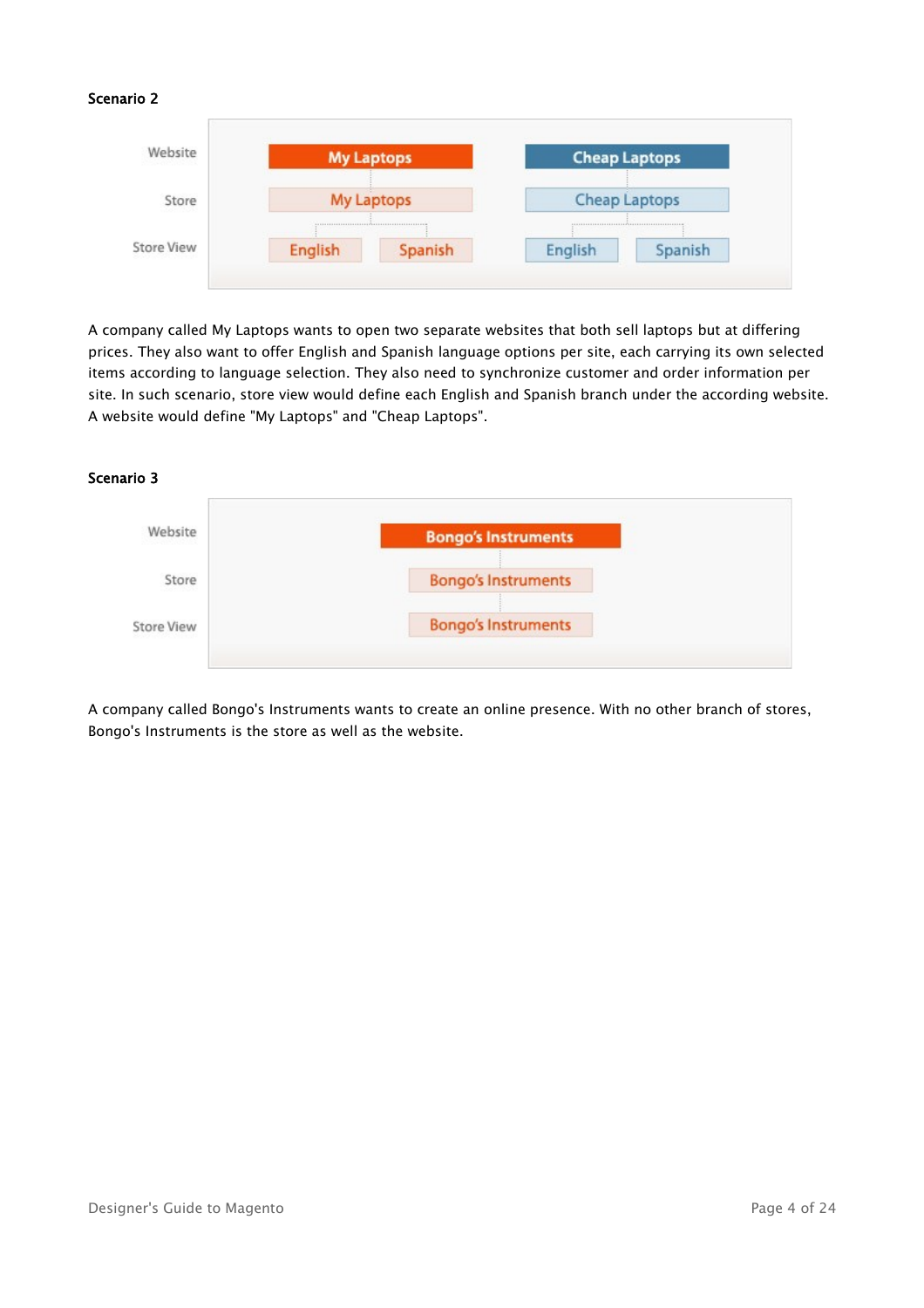## <span id="page-4-0"></span>Interface



Interface is a collection of themes that determines the visual output and frontend functionalities of your store. An interface can be assigned on either the website-level and/or store view-level through the admin panel (Learn how to [assign an interface to the website/store\)](#page-4-1).

If you assign an interface in the website-level, all your stores will inherit the interface of your website. You can further assign an interface in the store view-level and store-, effectively overriding that of the website. Say you operate four different stores under a website called "John's Panacea" - By studying the effects of each method as shown below, you can easily determine the method to employ for the design needs of your business.

## **1. Website-level declaration**

<span id="page-4-1"></span>

If you want to create a unifying look and feel for all four stores, you will assign an interface in the website level, in which case all four stores will inherit the interface of the website.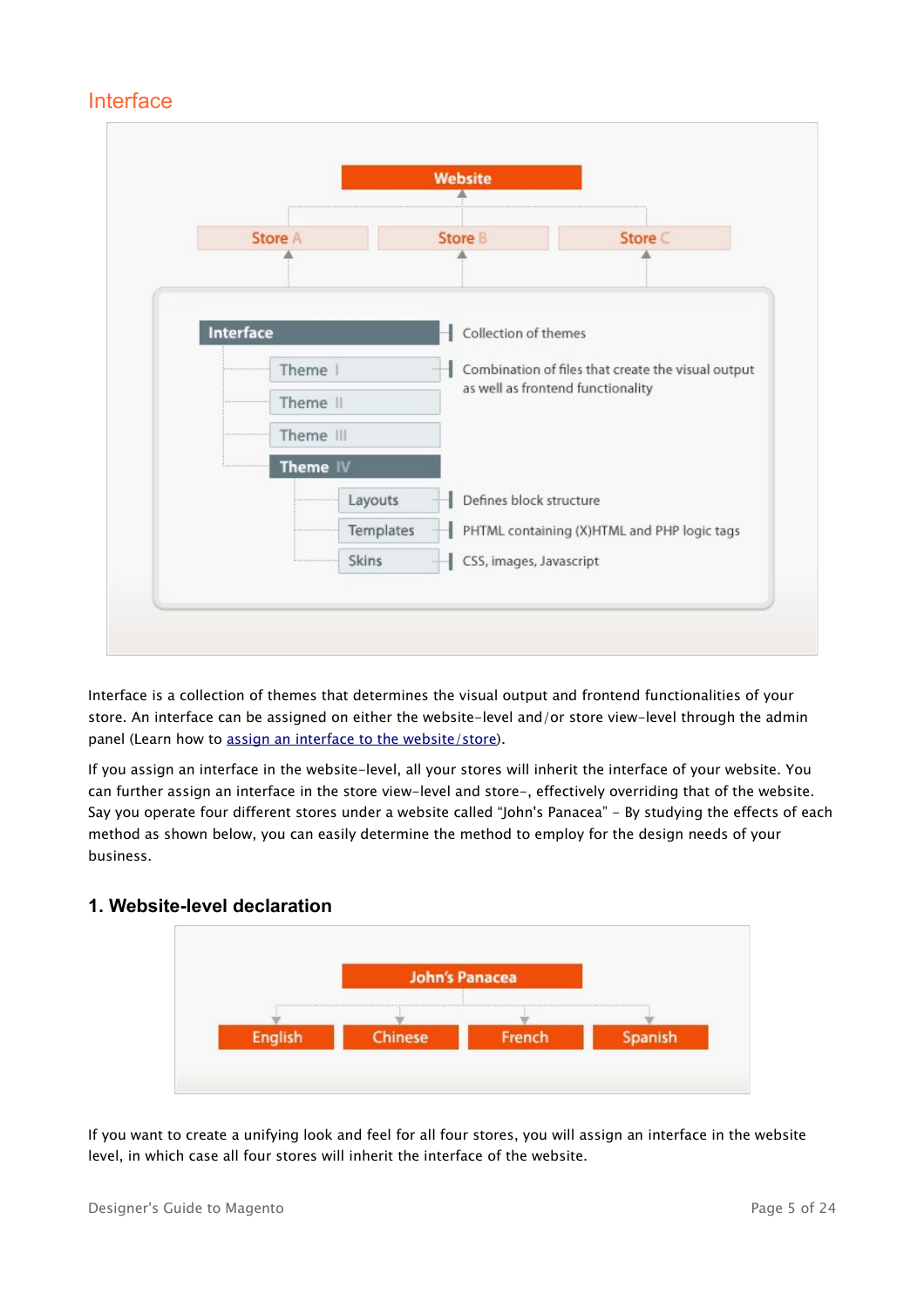## **2. Store view-level declaration**



If you want to incorporate a separate look and feel per store, you can assign an interface per store-view, in which case the four stores will each carry its own unique look and feel.

## <span id="page-5-0"></span>Themes

A theme is any combination of layout, template, locale and/or skin file(s) that create the visual experience of your store. Magento is built with the capacity to load multiple themes at once, therefore distinguishes themes into two large types:

## ● Default theme

Every interface comes with a theme called 'default' which is the main theme of an interface. When you assign an interface to your store, the application automatically looks for this theme 'default' and loads it to the front-end. In order to customize your store design, you can either modify this theme alone, or create a non-default theme in addition and load it alongside the default. The default theme must contain all the required layouts, templates and skins to run a store error-free and hence is the lowest theme in the theme hierarchy.

## ● Non-default theme

A non-default theme can contain as many or as little theme files as you see fit for your need. This type of theme is intended for use on creating temporary seasonal design changes to a store without having to create a whole new set of default theme—By creating a few images and updating some of the CSS, you can easily turn your store from a real bore to a stand-out seasonal Christmas store.

A theme consists of any or all of the following:

- Layout (located in app/design/frontend/your\_interface/your\_theme/layout/) These are basic XML files that define block structure for different pages as well as control META information and page encoding.For in-depth look into layouts, read Intro to Layouts)
- Templates (located in app/design/frontend/your\_interface/your\_theme/template/) These are PHTML files that contain (X)HTML markups and any necessary PHP tags to create logic for visual presentation.
- Locale (located in app/design/frontend/your\_interface/your\_theme/locale/) Theses are simple text documents organized on a per language basis that contain translations for store copy.
- Skins (located in skin/frontend/your\_interface/your\_theme/) These are block-specific Javascript and CSS and image files that compliment your (X)HTML.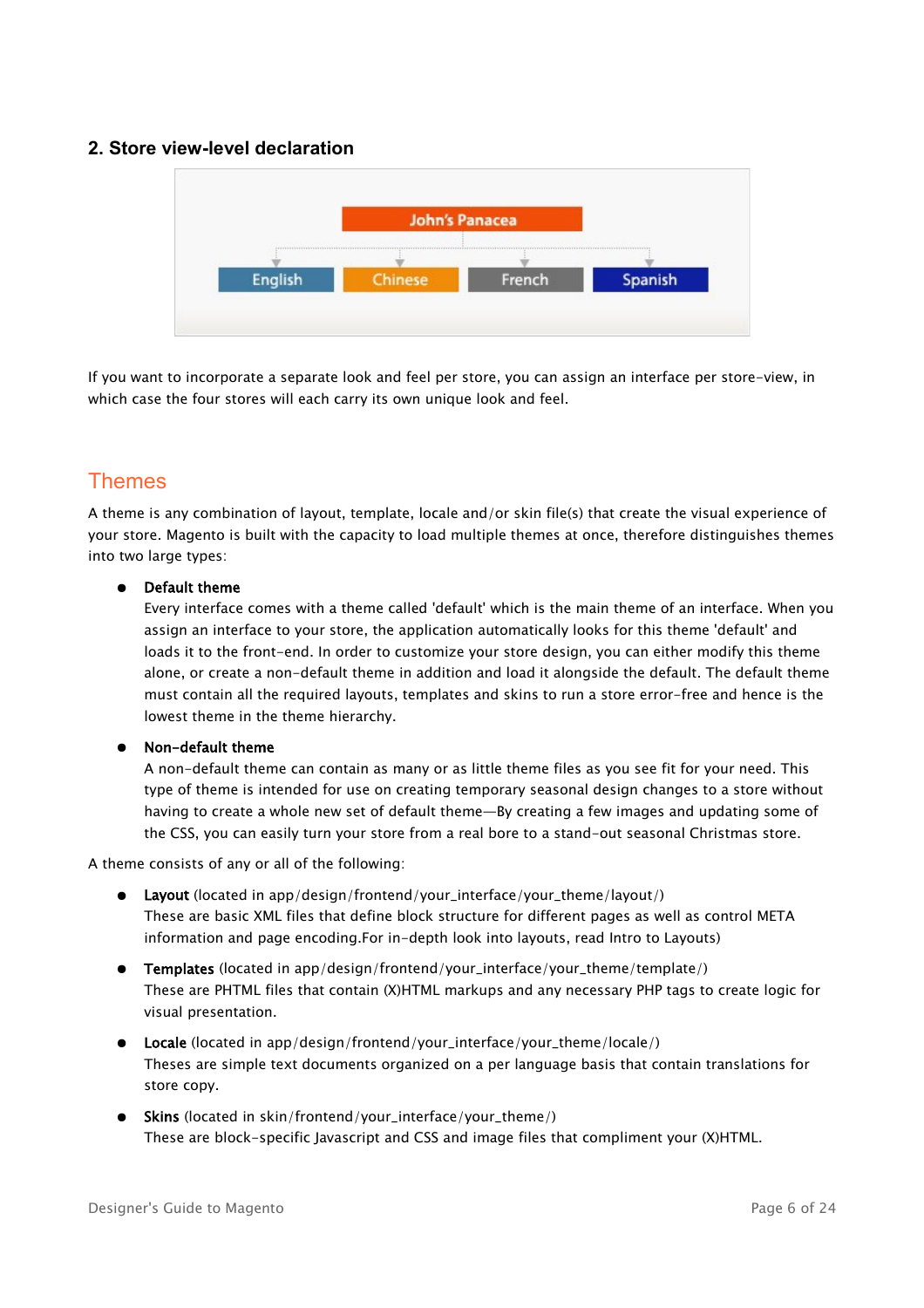## <span id="page-6-0"></span>**Blocks**



#### Diagram 1. Structural Block (Indicated in blue) Diagram 2. Content Block (Indicated in orange)

Blocks are a way by which Magento distinguishes the array of functionalities in the system and creates a modular way to manage it from both visual and functional stand point. There are two types of blocks and they work together to create the visual output.

## ● Structural Blocks

These are blocks created for the sole purpose of assigning visual structure to a store page such as header, left column, main column and footer (Diagram 1).

## ● Content Blocks

These are blocks that produce the actual content inside each structural block. They are representations of each feature functionality in a page and employs template files to generate (X)HTML to be inserted into its parent structural block. Category list, mini cart, product tags and product listing…etc are each its own content block (Diagram 2).

Instead of including template after template as a typical eCommerce application would in order to gather the whole (X)HTML output, Magento gathers and arranges page content through blocks.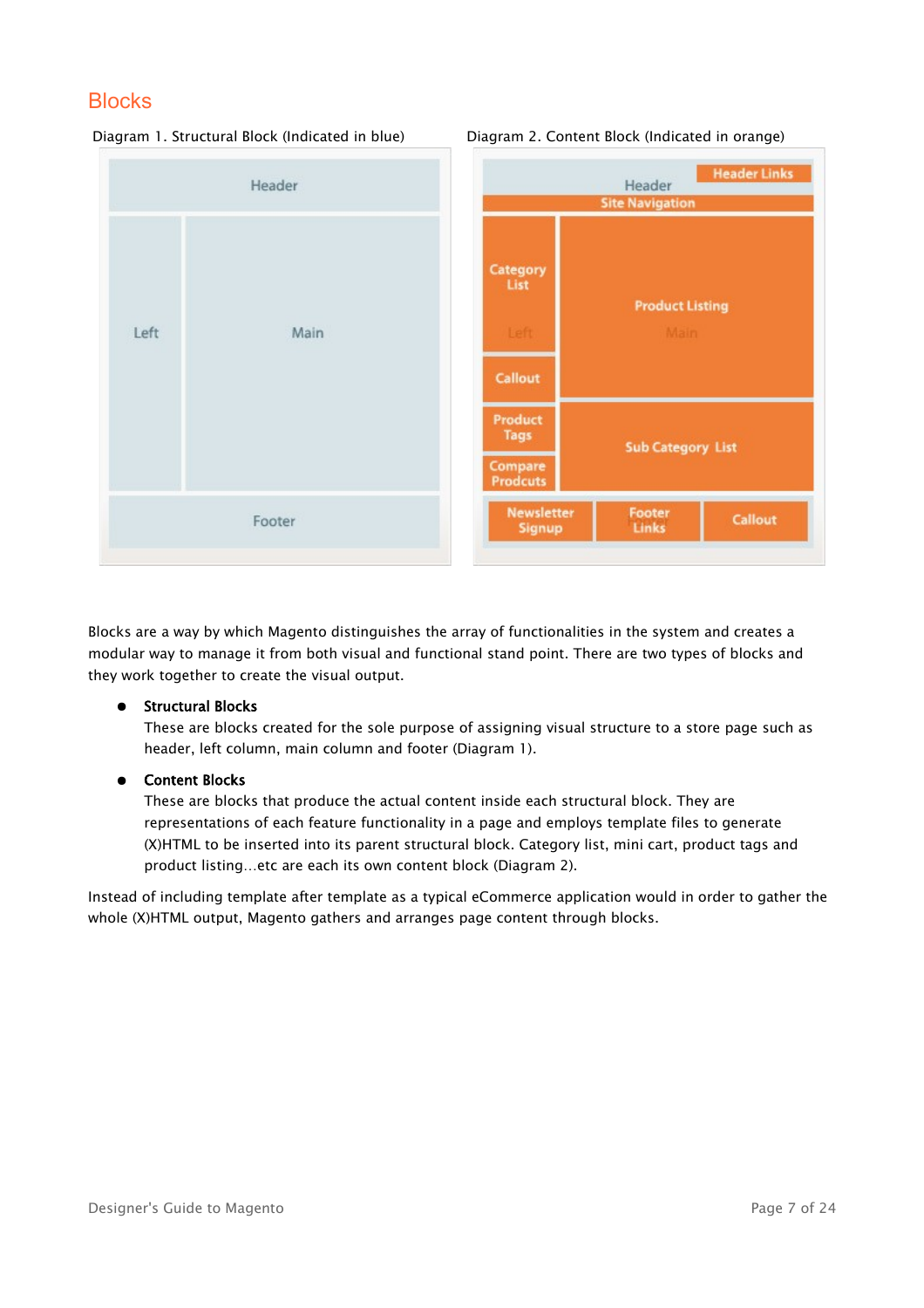## <span id="page-7-1"></span>Working with Magento Themes

## <span id="page-7-0"></span>How Magento Does Themes Different from Others

The term 'theme' probably sounds to you a familiar ring. Either as an audience, a creator, or both, you've experienced the sea of available web applications options via its themes. A theme has largely two types of users – First, the audience–type who experiences it from the aesthetical and usability standpoint by browsing through a store – And second, the creator–type who goes through an additional layer of the theme experience by taking part in building the theme.

To the first user type, a store experience is defined by the ability of a store to fulfill his/her tactical and emotional demands. To the second user type who must fill the creator role, it is the efficiency with which he/ she is able to complete a set of development tasks that determines the store experience.We recognize that it is the accumulated experiences of both user types that determine the final profitability of the store, therefore neither user's experience can afford to be overlooked.

Because we know that as designers you've already got the graphical end of things best covered (servicing to the audience-types), we figured we'd just help you along by building an out-of-this-world theme management to maximize your work-flow efficiency and take your creativity to the next level. Here's some things we thought might get you drooling:

#### 1. Maximum customization power

With Magento you can update the look and feel of your store in the category and product level, giving you greater marketing and promotional power as well as a store with endlessly unique design. Ever imagined presenting each product in its own customized product info page? Magento gives you the power to do just that and more, by providing a quick way to customize your product presentation in a per-product and per-category basis.

#### 2. Multiple themes

Magento gives you the ability to load multiple themes at once, allowing you to swap between a default store design and temporary event/season-specific ones — All at the command of a few key strokes.

## 3. Uninterrupted workflow

With Magento's fully object-oriented programming, all modules are immediately accessible via templates tags from any template files. And because Magento comes feature-rich right out of the box, you'll never again have to be dependent on a programmer to finish the simplest tasks for you. Magento also thrives on an extensive network of knowledgeable community members (including the official Magento Team), so you will never need to think twice about where to get guidance should you need it along the way.

## 4. Minimize debugging time

Any designer can recall those precious hours and minutes wasted looking for the unclosed markup scrutinized by your validator. The validator may tell you what's wrong, but it never seems to tell you where it's happening. Magento's modular backend brings with it a modular template system that minimizes the amount of (X)HTML you need to handle at once. Less the mess mean less the fuss and more the sanity for the truly important things in life.

Really, the best part of what Magento offers you though, is an application that thrives on its flexibility, leaving you with nothing much to worry about except devising your brilliant plans for your next 'wow' front-end. The sky is the limit for this application, and we hope you have fun applying it to your store.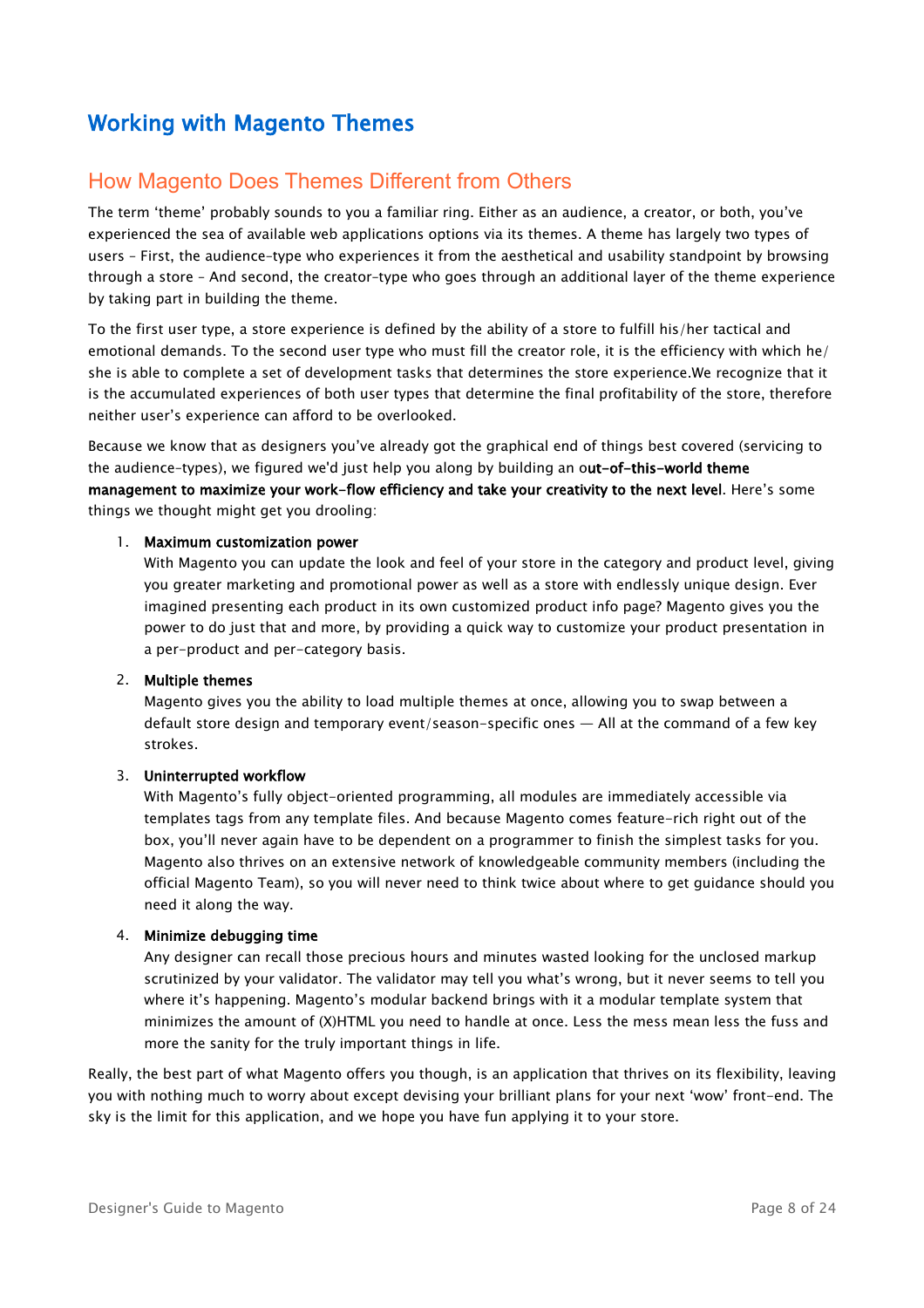## <span id="page-8-0"></span>How to Create a Theme

Let's first unveil some directories to get you going. Open the following directories in your Magento root and do get nosy:

- **•** Directory 1: app/design/frontend/default/default/  $-$  This directory contains the layout, translation (locale) and template materials.
- $\bullet$  Directory 2: skin/frontend/default/default/  $-$  This directory contains the images, CSS and blockspecific Javascripts.

When working with themes, these two directories will remain your base starting point.

As you may have noticed, we've sectioned the theme files into two parts. By separating the files that must be web accessible (such as image and Javascripts) from those that can be hidden from it, we've made certain Magento offers you maximum security measure for your store at every corner.

Let's go ahead and examine the two directories.

At first blush you'll notice the use of directory names "default/default" in both directory 1 and 2 like so:

- Directory 1: app/design/frontend/default/default/
- Directory 2: skin/frontend/default/default/

So if you were working on a theme called "my\_theme" in an interface called "my\_interface", you would be working in the 'app/design/frontend/my\_interface/my\_theme/' directory.

You can save as many themes into your interface directory as you'd like, but at the time of writing, your store can only handle loading the theme called 'default' and one additional theme of your choice to your store. (Note:Capacity to load unlimited number of themes will become available in the coming releases.) To learn how Magento manages loading multiple themes at once, read Hierachy of Themes) This gives you two themes to work with, so you can keep your default theme for your store's off-season design and use the additional theme for the seasonal and event-specific ones (To read about how multiple themes work and how you can benefit, read Say Hello to Multiple Themes ).

## **Creating a new default theme**

In order to create a new default theme, first you must copy an existing default theme from which you can base your new theme. Create a duplicate of app/design/frontend/default/default/ and rename the new directory to whatever you would like (Name of an interface and theme should be one alpha-numeric word starting with a letter from the alphabet[a-z]. For instance, 'My New Theme' and '02123\_my\_theme' is bad. 'my\_new\_theme' is good). The name of your theme directory is the name by which the application will recognize your theme. Now do the same for skin/frontend/default/default. And that's it! You've now successfully created a new default theme. To learn how to assign this theme to your store, read Assigning a new theme below.

## **Creating a new non-default theme**

When creating a new non-default theme, you don't need to duplicate any existing default theme directories. Most likely you're just making changes to specific files and hence will only need to duplicate the according files as a starting point of your new theme. One rule you must always remember to follow, however, is to make certain that you preserve the subdirectory structural conventions of Magento. For example, if all that your non-default theme contain is the template file 'home.phtml' from the catalog module, inside

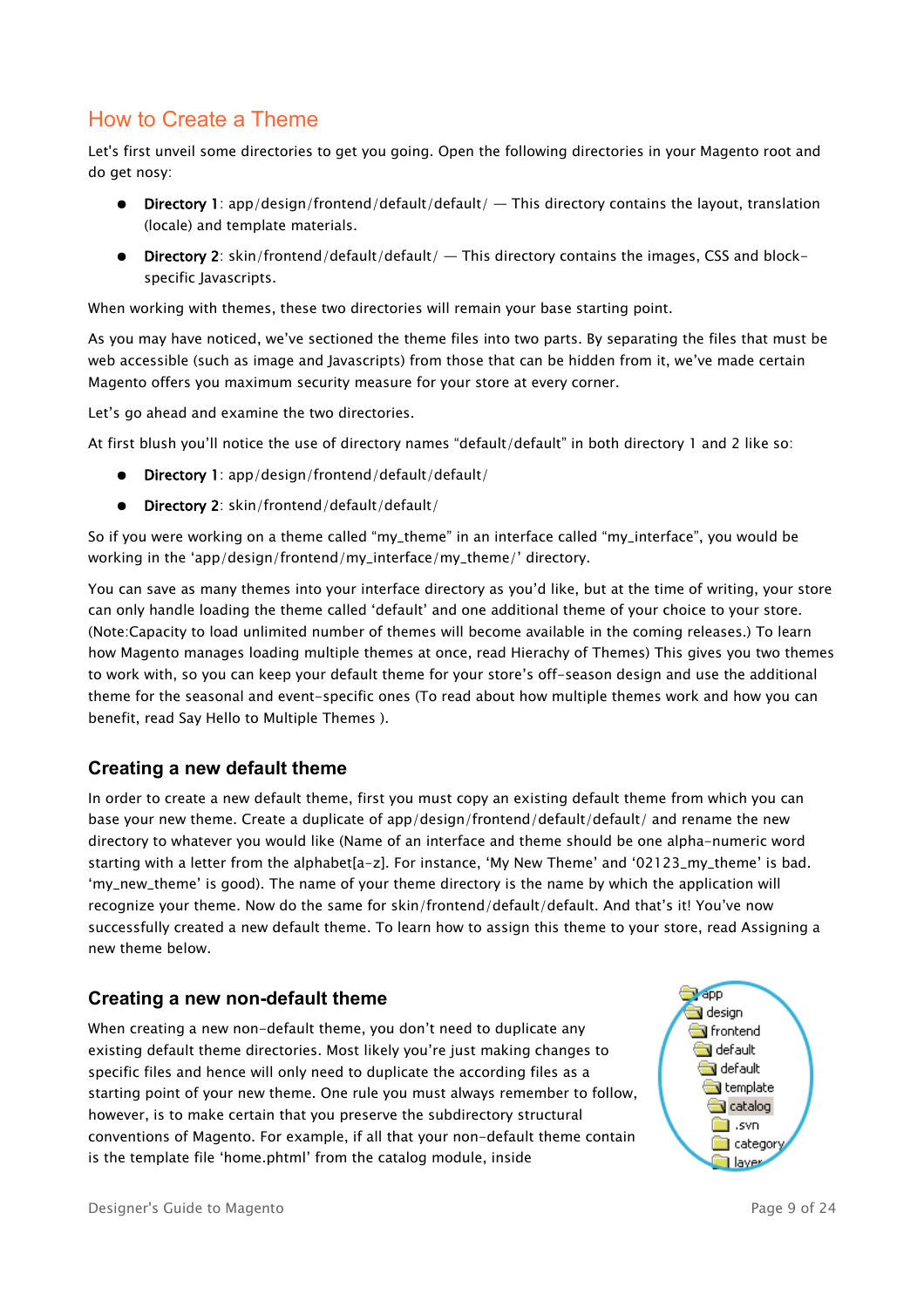app/design/frontend/your\_interface/your\_non\_default\_theme/ you will need to create directories 'template/catalog' into which you will save your template file. When you open up a default Magento theme directory (Diagram 1), you will see how directories are structured—Make sure to reference this directory convention in order for your new theme to load successfully.

## **Assigning interface and theme to the store**

Now that you've created your own theme (whether a default or a non-default), you'll need to assign it to your website/store in order for it to take effect. Navigate to the Magento admin panel

(ie.www.mydomain.com/admin), then the Design configuration tab (System -> Configuration -> Design tab).

Diagram 2

| Dashboard<br>Catalog<br>Sales                                          | <b>Customers</b>                                             | Promotions | Newsletter                     | CMS. | Reports | <b>System</b> |
|------------------------------------------------------------------------|--------------------------------------------------------------|------------|--------------------------------|------|---------|---------------|
| Current Configuration Scope:<br>Default Config<br><b>Manage Stores</b> | General<br><b>Countries options</b><br><b>Locale options</b> |            |                                |      |         |               |
| Configuration                                                          | Timezone                                                     |            | AUS Central (Australia/Darwin) |      |         | ٠             |
| <b>GENERAL</b>                                                         | Locale                                                       |            | (العربية (مصر                  |      |         |               |
| General                                                                |                                                              |            |                                |      |         |               |
| Web                                                                    |                                                              |            |                                |      |         |               |
| Design                                                                 |                                                              |            |                                |      |         |               |
| Currency Setup                                                         |                                                              |            |                                |      |         |               |
| Store Email Addresses                                                  |                                                              |            |                                |      |         |               |
| Contacts                                                               |                                                              |            |                                |      |         |               |
| CATALOG                                                                |                                                              |            |                                |      |         |               |
| Catalog                                                                |                                                              |            |                                |      |         |               |

On the upper corner of the left column in Diagram 2, you will see a box labeled 'Current Configuration Scope'.

- In order to manage your store design in the website-level, select the name of your website from the dropdown, then apply the following steps.
- In order to manage the design from the store view-level, select the name of your store view from the dropdown, then apply the following steps.

#### Step 1

From the Design tab, in Current package name, enter the name of the interface in which your new theme resides. Magento will automatically load the interface called 'default' if this box is left blank.

## Step 2

In Default (under Themes heading), enter the name of the new theme you'd like to load to your website/store. If you leave this box blank, Magento will automatically load only the theme called 'default' (Remember, no matter how you configure the design tab, Magento will automatically load the theme called 'default'. If you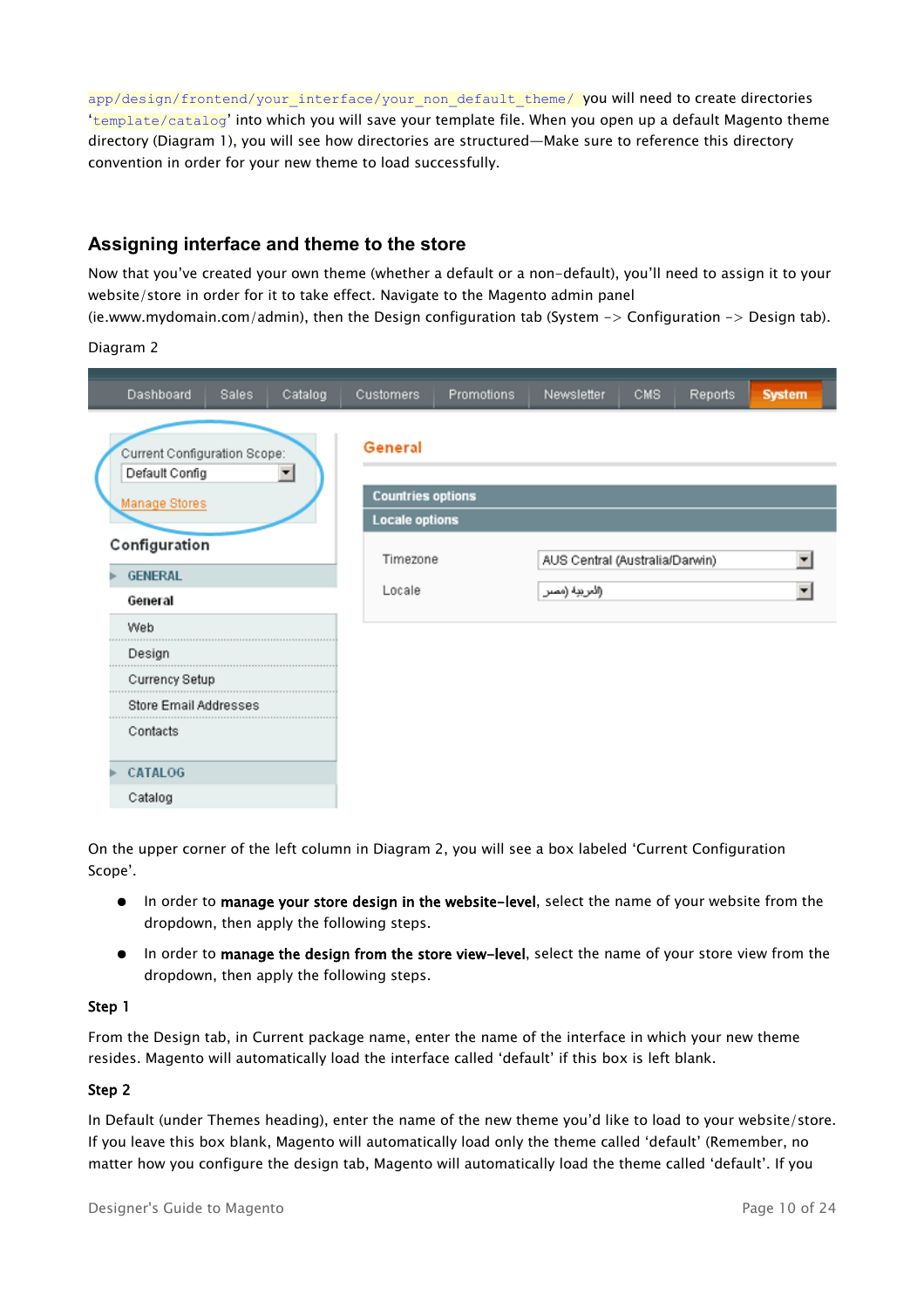assign a theme in the admin, that theme will simply load higher up in hierarchy, but will load along with the theme 'default'. This will change in the upcoming stable release however, to give you full control over what themes are loaded into the store). Should you choose to load the theme separately depending on file type (layout, templates, skin or translation files), enter the name of the theme from which to grab the according the file types.

#### Step 3

When you're done, click the button "Save config" and reload your store – Vola! You now see your new theme reflected in the frontend.

Now that we've got the how-to of creating and managing themes, let's move on to how Magento handles those themes.

## <span id="page-10-0"></span>Say Hello to Multiple Themes

Note: Capacity for unlimited themes will become available with the upcoming releases. Although at the time of writing only two themes can be loaded at once, the workings behind the scenes remain the same and you will benefit from this documentation.

Holiday seasons by far offer the most extensive sales opportunity for any eCommerce store — Customers line up to buy Christmas gifts for their family and friends, and moms line up to buy Halloween costumes for their child's special night of trick 'or treating. In order to tailor to the seasonal shoppers, your store must faithfully reflect the occasions in order to inspire your shoppers to explore your store. A shop like Diagram 3 just doesn't cut it during Christmas – What this store needs is a few reds, snowflakes and Santa Claus – just like the store below in Diagram 4!

Welcome to the Magento Demo Store! My Account | Log In My Cart | My Wishlist | Checkout My Cart | My Wishlist | Checkout MY CART - 0 item(s) **YOUR GIFTS CART** nmer SALE!! Last added items You have no items in your cart. You have no items in your cart. Go to Cart Go to Cart **ED COMPARE PRODUCTS** Did you know? You have no items to compare Our customer service is 15% OFF on all APPLIANCES available 24/7 **Holiday items!** (800) DEMO-NUMBER Hold on, help is on the way BACK TO SCHOOL ders over \$50. ders over \$50. Keep your eyes open tems for our special Back tems to School items and save BIG

With Magento, we've created the capacity for your store to handle multiple themes of your choice exactly for those times when an extra touch is needed most. By loading multiple themes to your store, you can preserve your normal non-seasonal store design, while enhancing it with the Christmas theme.

At close examination of the two designs above, you'll notice similarities in the underlying design. The façade has gone Christmas in Diagram 4, but underneath it you can still see the structure of the off-season store

Diagram 3. This just doesn't cut it Diagram 4. This is what you need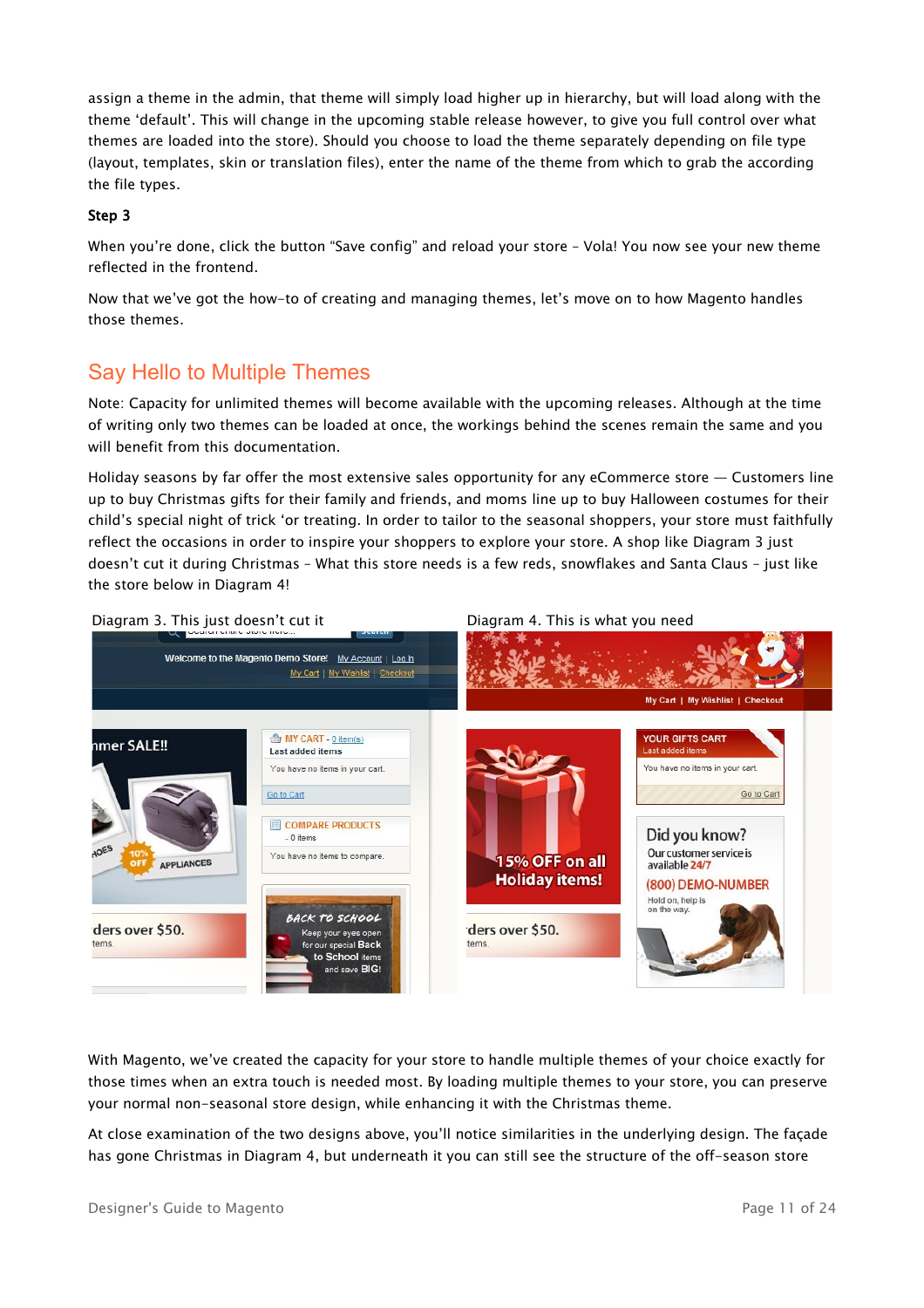design. The only real difference between the two store designs, are just a few CSS and image files and wording changes in the template files. Because the changes are in fact minor, you don't need a whole new default theme to accommodate your Christmas theme. What you need is just a few file replacements, and you're on your way to a much spicier and merrier store. Magento's multiple themes functionality was created to accommodate exactly that need, putting the power on your fingertips to turn on and off the seasonal themes while preserving your default theme.

Magento handles loading multiple themes by assigning something called hierarchy to the themes which is simply a process of cancelling out redundant files to load only that which resides highest in hierarchy.The hierarchy is determined by you in the Admin Design configuration tab and your ability to do so will become fully functional with the upcoming stable version. At the time of writing, the hierarchy of themes is already decided for you, as Magento loads the 'default' theme in the system first (placing it in the lowest hierarchy), then loading the second theme you assign in the admin (placing it in highest hierarchy).

## <span id="page-11-0"></span>Hierarchy of Themes

When you assign multiple themes to your store, you're essentially taking advantage of the fact that while your main goal when building a theme is to create the most usable and visually pleasing graphical interface, the goal of Magento's is to ensure that the application is able to locate and load all the files of the theme required to keep the application running error-free.

For instance, if your category listing page calls for a template called 'view.phtml'(in which case this template becomes a required file), but the application is unable to find the file in the theme highest in hierarchy (Note: At the time of writing, the theme highest in hierarchy is the theme that you assign through the admin, and the theme lowest in hierarchy is the theme called 'default' that Magento automatically loads into the store. In the upcoming releases, Magento will provide you with the ability to have full control over the hierarchy of your themes), it will look to the next theme highest in hierarchy to find the file. Should this fail, it will continue working down the hierarchy of themes until it's able to locate the file called 'view.phtml', upon which the application will load it to the store and terminate the search. This method of building design is called fallbacks, because the application 'falls back' to the next possible source of required files in order to retrieve and load it.

Let's say you have three themes assigned to your store and each of these themes contain the following files:

## Table 1

| <b>Default</b>     | my_theme_1                   | my_theme_2                  |
|--------------------|------------------------------|-----------------------------|
| All required files | templates/3-col-layout.phtml | templates/3-col-ayout.phtml |
|                    | templates/header.phtml       | css/base.css                |
|                    | images/logo.gif              |                             |
|                    | css/base.css                 |                             |
|                    | css/boxes.css                |                             |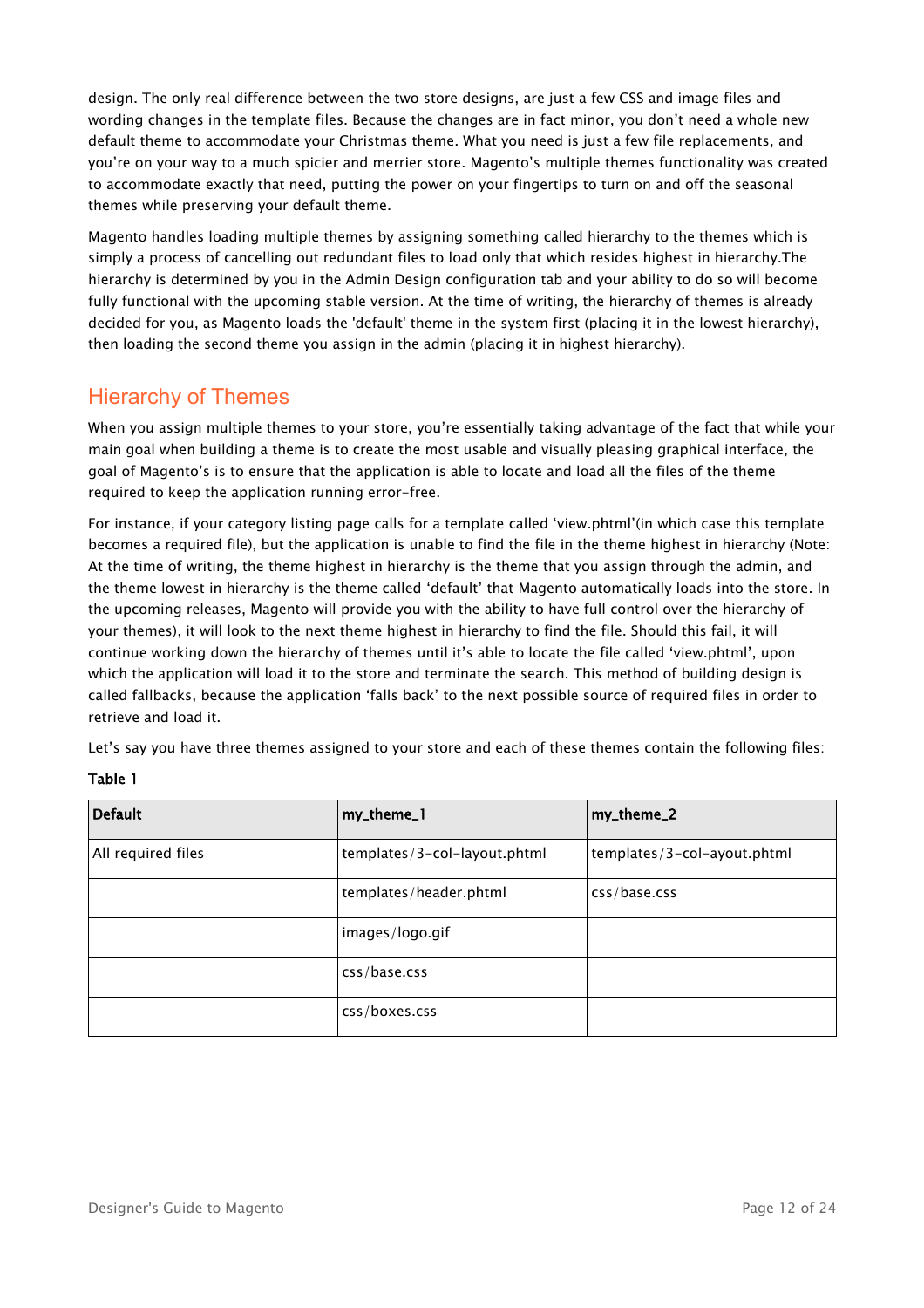Let's also assume that the three themes are assigned this hierarchy:

Table 2

| <b>HIGHEST</b> | my_theme_2 |
|----------------|------------|
|                | my_theme_1 |
| <b>LOWEST</b>  | default    |

At close observation, you'll see that there're few redundant files such as **templates/3-col-layout.phtml** and css/base.css in Table 1. Now let's arrange the table around so the redundant files are arranged parallel to one another.

## Table 3

| <b>Default</b>     | my_theme_1                   | my_theme_2                  |
|--------------------|------------------------------|-----------------------------|
| All required files |                              |                             |
|                    | templates/3-col-layout.phtml | templates/3-col-ayout.phtml |
|                    | templates/header.phtml       |                             |
|                    | images/logo.gif              |                             |
|                    | css/base.css                 | css/base.css                |
|                    | css/boxes.css                |                             |

'Ok, great. But what does this mean?' you may ask.

Well, let us remind you that the files in Table 3 are how you see the files in each theme folders and not how Magento sees it.

Let's then look at how Magento sees the same file structure in Table 4.

#### Table 4.

| <b>Default</b>     | my_theme_1             | my_theme_2                  |
|--------------------|------------------------|-----------------------------|
| All required files |                        |                             |
|                    |                        | templates/3-col-ayout.phtml |
|                    | templates/header.phtml |                             |
|                    | images/logo.gif        |                             |
|                    |                        | css/base.css                |
|                    | css/boxes.css          |                             |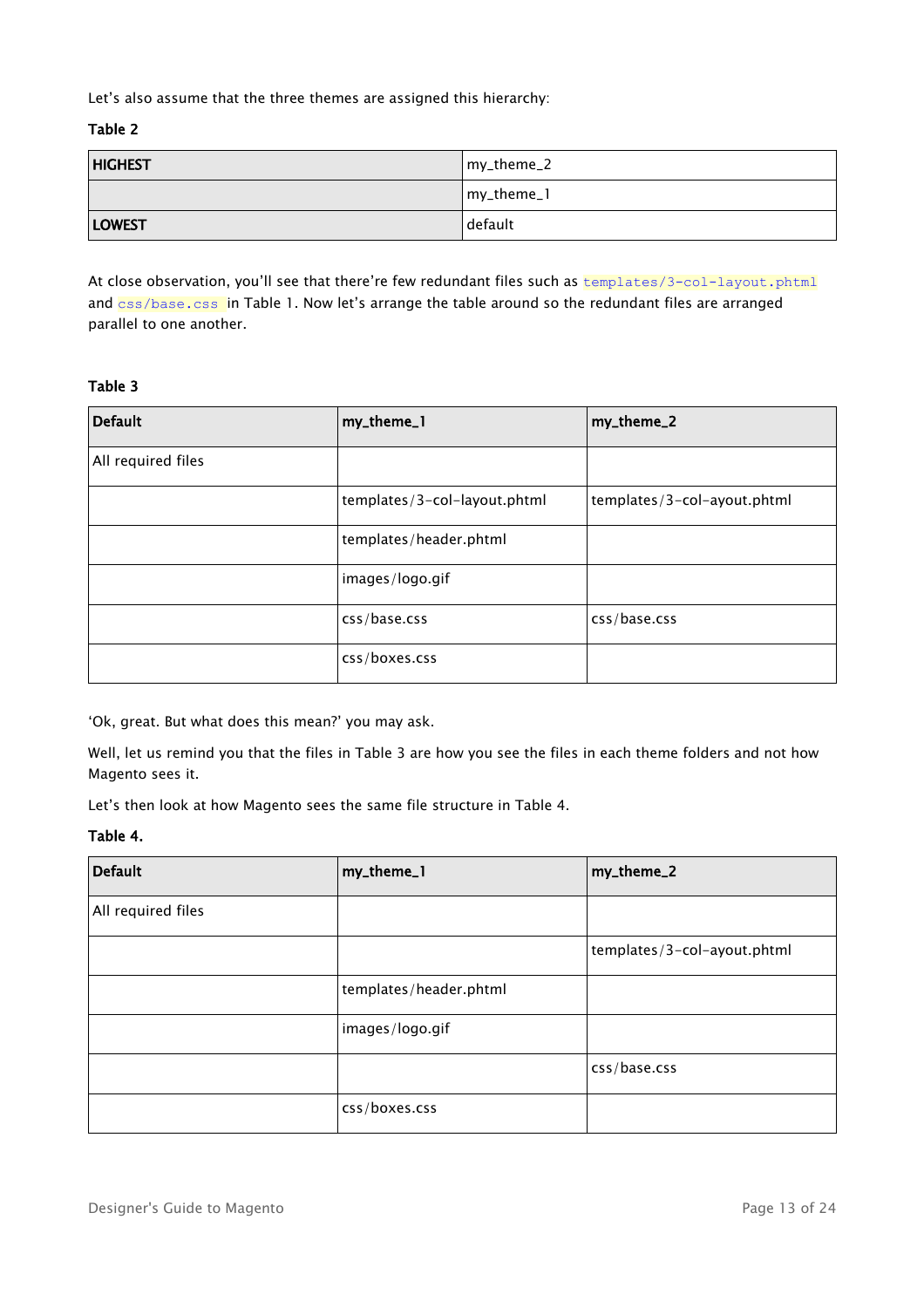You'll notice how Magento ignores the version of the redudant file lower in hierarchy and recognizes only the version higher in hierarchy. This is because it's already found the required file and need not search for it any longer, ergo terminating the search for that specific file while continuing the search for other required files yet to be found.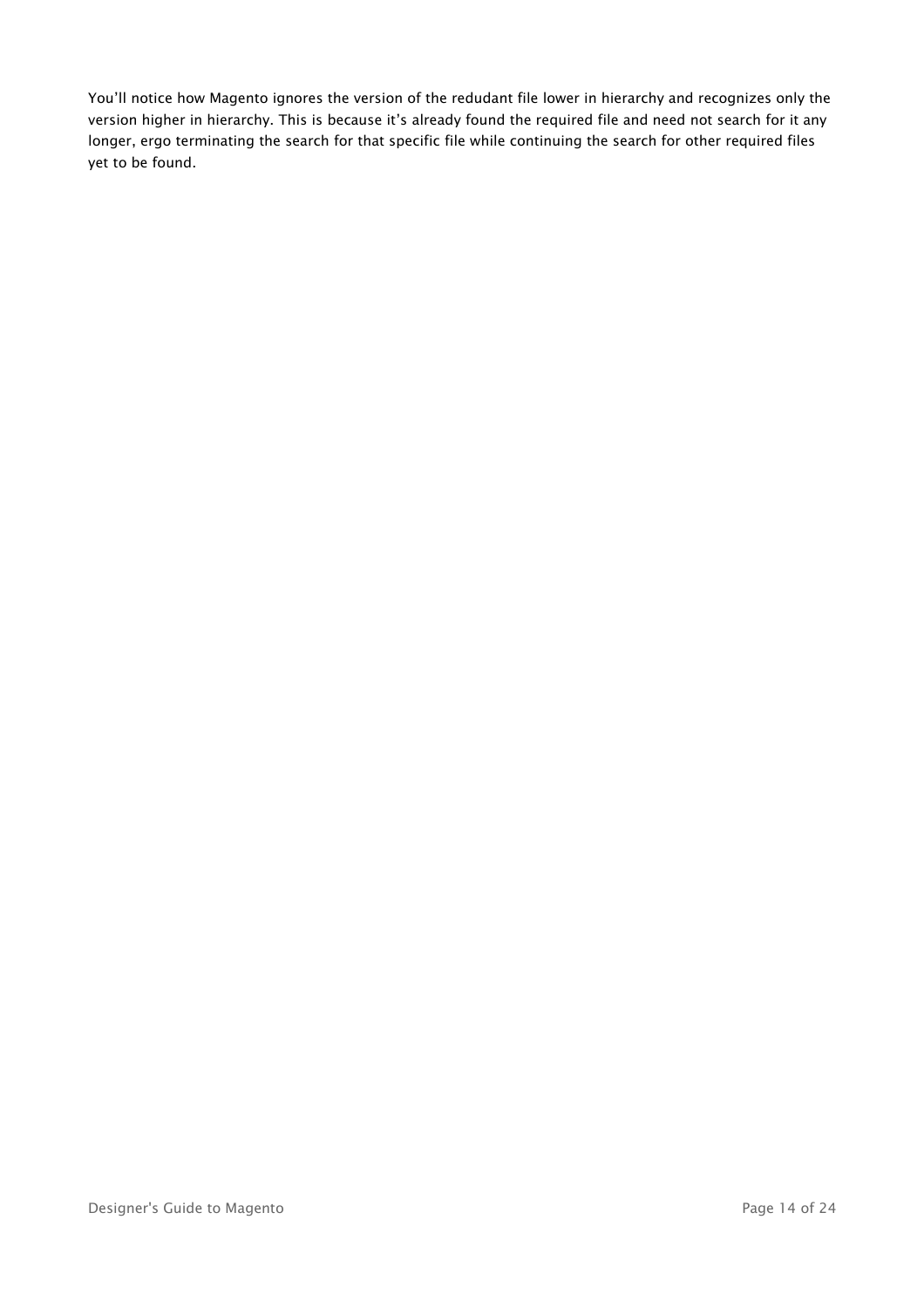## <span id="page-14-1"></span>Building Your Theme

Magento is built on a fully modular model that transfers to unlimited scalability and flexibility for your store. By nature of the application, this approach to programming is mirrored in the way you will develop themes for your store. In this chapter, we will explore what that means for you and exactly how to go about developing a theme for your store with Magento.

## <span id="page-14-0"></span>Introducing Blocks and Layout

You've most likely worked with other eCommerce applications before arriving at Magento—with such experience we know you probably have a few set of things that have become second nature to you when developing a theme for your store. Before you begin this documentation, we'd like to make sure you gather those expectations you may have and mercilessly throw it out the window. No, no, this doesn't mean you need to learn a whole new language. It doesn't even mean much will change with regards to your workflow, actually. All this really means is that there're a couple of new tricks you will need to learn and along with it new tools we'd now like to introduce to you. Marry these tools, keep them at your side at all times and make sure you pay them lots and lots of attention—You do all this, and we promise you, you will love yourself for it. Are you ready? Here they are:

- 1. Structural Blocks
- 2. Content Blocks
- 3. Layout

In order to give you a clear understanding of what blocks and layouts are, here's a mental picture you can draw for yourself:

- 1. Imagine an outline of a block (like in Diagram 1 -- Don't reference the picture the whole time. Imagine it and follow along).
- 2. Now imagine the outline of a block filled with one block.
- 3. Now imagine two blocks and the outline growing with the blocks.
- 4. Now imagine three blocks and the outline growing with the blocks.
- 5. Now imagine four and the outline growing with the blocks. Diagram 1.

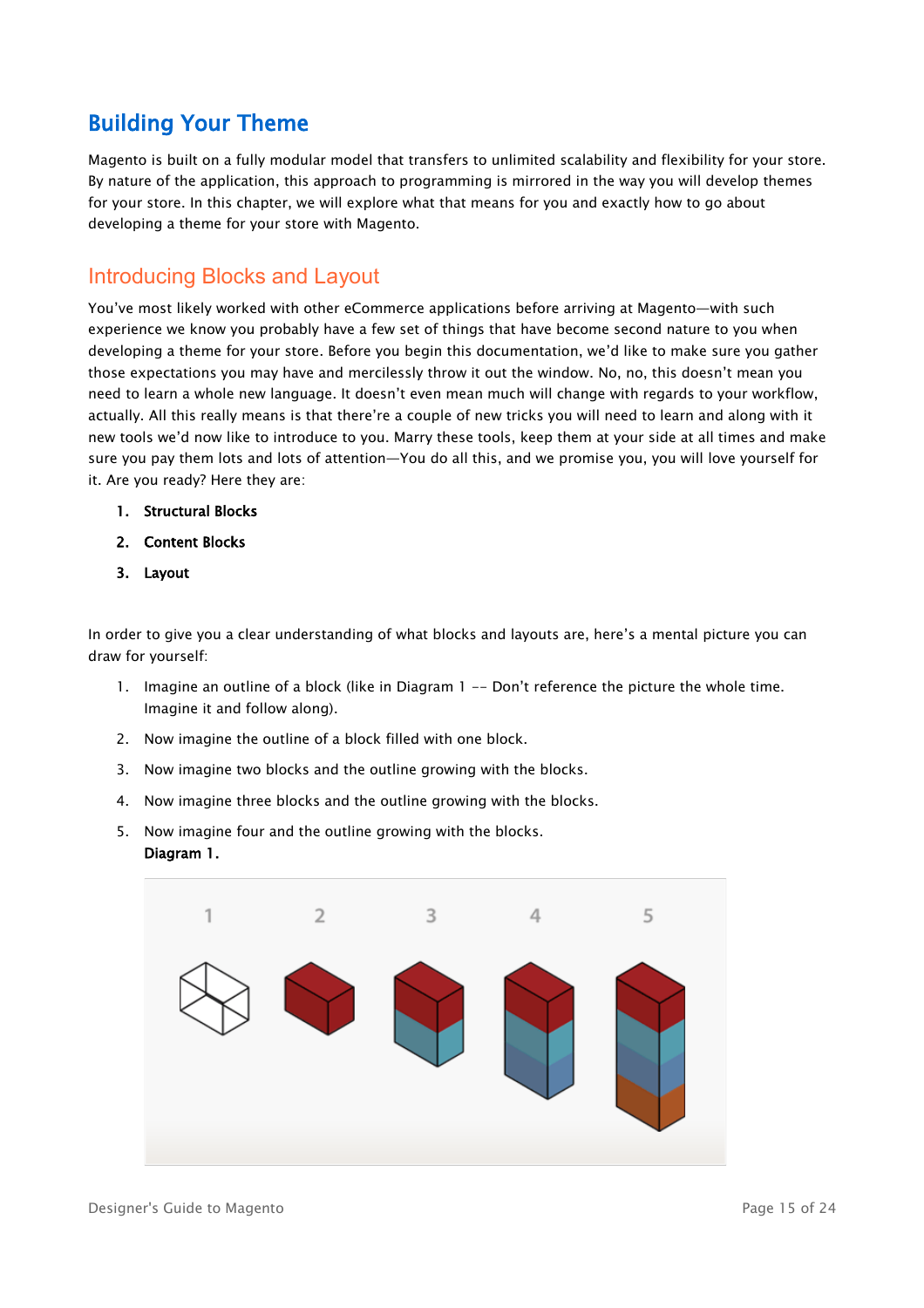6. Now look at this snapshot of the category landing page in Magento: Diagram 2:



7. And now look at the break-down of the above snapshot into two types.

Diagram 3. Diagram 4.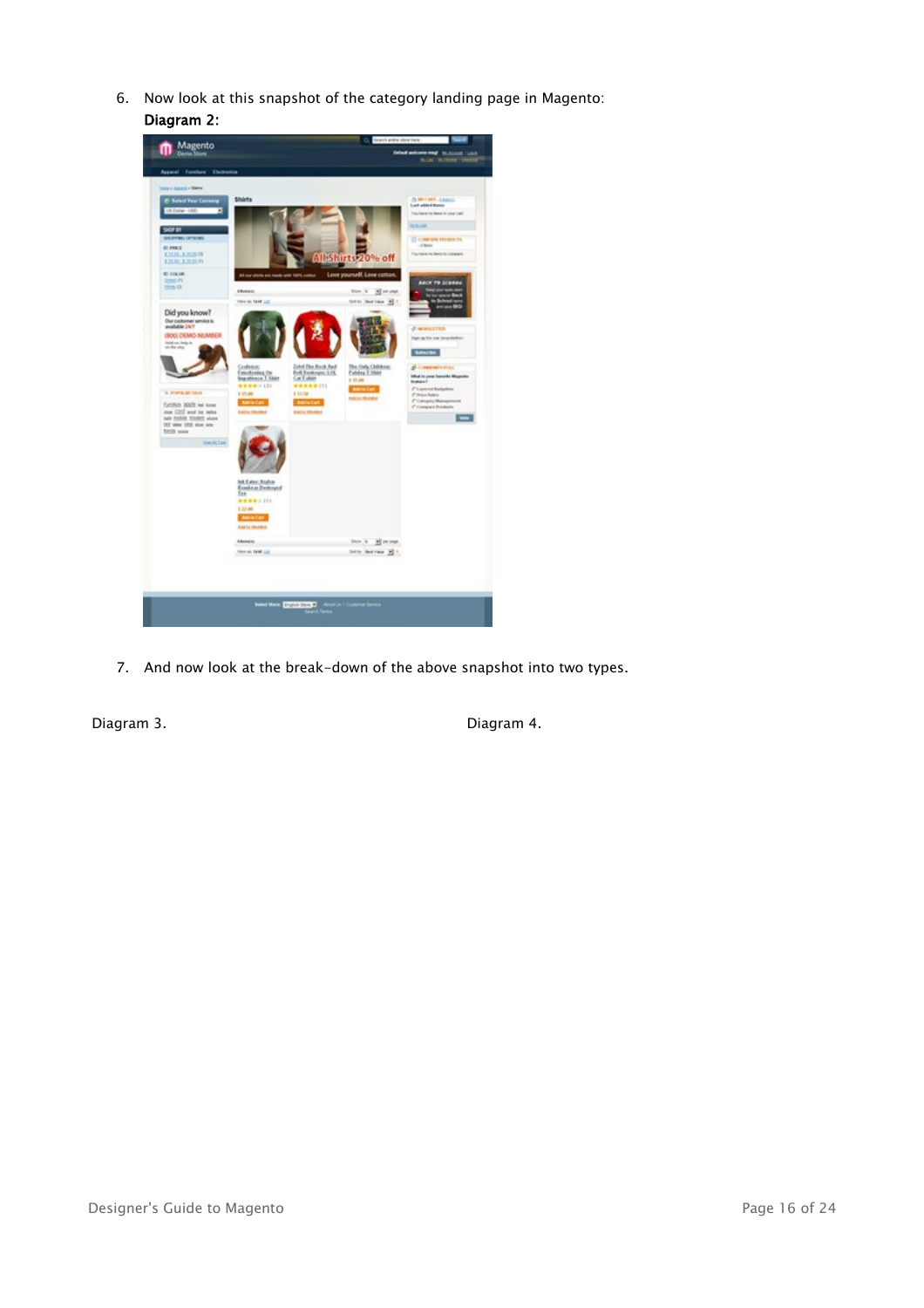| ---                                                      | header                                                                                                                                                                                                                                                                                                                                                              |                |                                         | store navigation | search.<br>store links                    |
|----------------------------------------------------------|---------------------------------------------------------------------------------------------------------------------------------------------------------------------------------------------------------------------------------------------------------------------------------------------------------------------------------------------------------------------|----------------|-----------------------------------------|------------------|-------------------------------------------|
| left<br><b>Did you know!</b><br><b>Service America</b>   | 息<br>content                                                                                                                                                                                                                                                                                                                                                        | right          | category<br>list<br><b>Afginitensis</b> | product listing  | mini-cart<br>mini-<br>wishlist<br>callout |
| <b>LOS MARKET</b><br><b>PERSONAL</b><br><b>STEP SHOW</b> | Talky Like<br>Anna House, The<br><b>Sat Frederick State</b><br><b>COLLANS</b><br><b>Contract Time</b><br><b>Look</b><br><b>The Card</b><br><b>Carry</b><br><b>COST</b><br><b>Service State</b><br>虹の口<br>_<br>---<br>ø<br><b>AND ADDRESS</b><br><b>Search Breed</b><br><b>Falle</b><br><b>STATISTICS</b><br><b>COLLEGE</b><br><b>Longarity</b><br><b>SHOP STORY</b> | <b>COLLEGE</b> | callout<br>product<br>tags              |                  | newsletter<br>poll                        |
|                                                          | footer                                                                                                                                                                                                                                                                                                                                                              |                |                                         | footer links     |                                           |

The mental picture you just created serves to give you a parallel comparison between concept and actual realization of blocks. I know you're probably completely lost. Let us explain.

In concept, the outlines in Diagram 2 are the structural blocks. They are the parent blocks of content blocks and in realization, serve to position its content blocks within a store page context (as in Diagram 3). These structural blocks exist in the forms of the header area, left column area, right column…etc. which serves to create the visual structure for a store page.

A content block on the other hand, in concept, is the individual-colored blocks that make up a structural block. In a store context, they are the true meat of a store page. They are representations of each functionalities featured in a page (such as category list, callout and product tags…etc.), and employs template files to generate (X)HTML to be inserted into its parent structural block.

Layout is the tool with which you can assign content blocks to each structural block you create. Layout exist in the form of XML text-file and by modifying the layout you are able to move blocks around in a page and assign templates to the content blocks to produce markup for the structural blocks. In fact, with the help of a few layout files alone, you are able to modify the visual layout of every page in your store. Read further about layouts in Intro to Layouts.

With Magento, you will no longer have a template file called left\_column.ext and in it have the never-ending spaghetti of markups that must be manually managed depending on each of the functionality needed for the page. Instead, your templates are managed on a per-functionality basis and you can load and unload functionalities in your store page by the virtue of a couple of layout commands alone.

## <span id="page-16-0"></span>Step by Step Guide to Building a Theme

Here're the full list of tools Magento gives you to build your themes:

- 1. Templates
- 2. Layouts
- 3. Blocks
- 4. Skins (images, CSS and block-specific Javascript)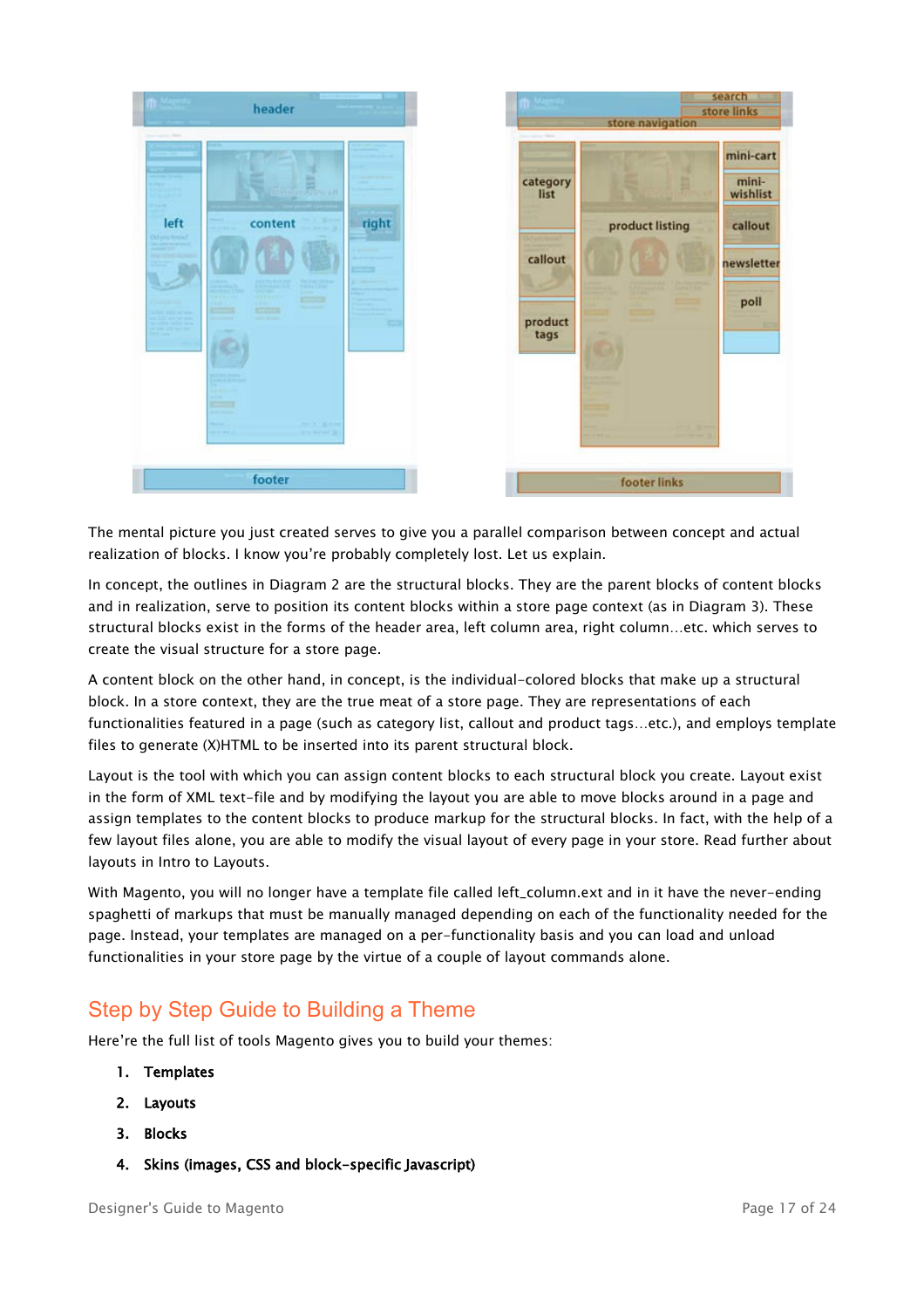In order to build a theme for your store, your workflow will consist of the following steps:

## **ONE: Disable your system cache**

In order to prepare your Magento for production, you need to first disable system cache by going to the Administration Panel (http://yourhost.com/admin) and navigating to System -> Cache Management. Select 'Disable' from the 'All Cache' select boxe and click on save. Doing this will ensure that you see a faithful reflection of your store front as you make the changes.

## **TWO: Determine all the possibilities of structure types for your store**

Before you even start creating the markup for the store, you will first need to ask yourself the type of page structure you'd like to have for each of your store pages. Make yourself a list that looks something like this:

- Home page will use the three column structure.
- Category listing page will use the two column structure that includes a right column.
- Customer pages, will use the two column structure that includes a left column.

#### Skeleton template

Once your list is complete, you will create the (X)HTML markups for each structure type and save them as skeleton templates into app/design/frontend/your\_interface/your\_theme/template/page/. A skeleton template is called such due to the nature of its purpose—all it really contains (aside from the <head> elements), is the presentational markups that serve to position each structural block into according markup areas.

#### Sample skeleton template

```
<html>
<head></head>
<body>
<div class="header"><?=$this->qetChildHtml('header')?></div>
<br />
div<br />
div<br />
div<br />
div<br />
div<br />
div<br />
div<br />
div<br />
div<br />
div<br />
div<br />
div<br />
div<br />
div<br />
div<br />
div<br />
div<br /><br /><br /><br /><br /><br /><br /><br /><br 
      <div class="col-left"><?=$this->qetChildHtml('left')?></div>
      <div class="col-main"><?=$this->qetChildHtml('content')?></div>
\langle/div>
<div class="footer"><?=$this->getChildHtml('footer')?></div>
</bodv>
\langle/html>
```
Upon scanning through the sample skeleton template above, you will notice a PHP method called  $\langle 2=5$ this- $\rightarrow$ getChildHtml()?> inside each presentational markup. This is the way Magento loads structural blocks into skeleton templates and hence is able to position all the contents of the structural blocks within a store page.

Each getChildHtml calls on a name as in <div class="header"><?=\$this->qetChildHtml('header')?></  $div$ , and these names are ways by which each structural blocks are identified in the layout. Skeleton templates are assigned to the store through the layout.

## **THREE: Cut up your (X)HTML according to functionality**

Once you've created your skeleton templates, you will now need to create the template for each content block.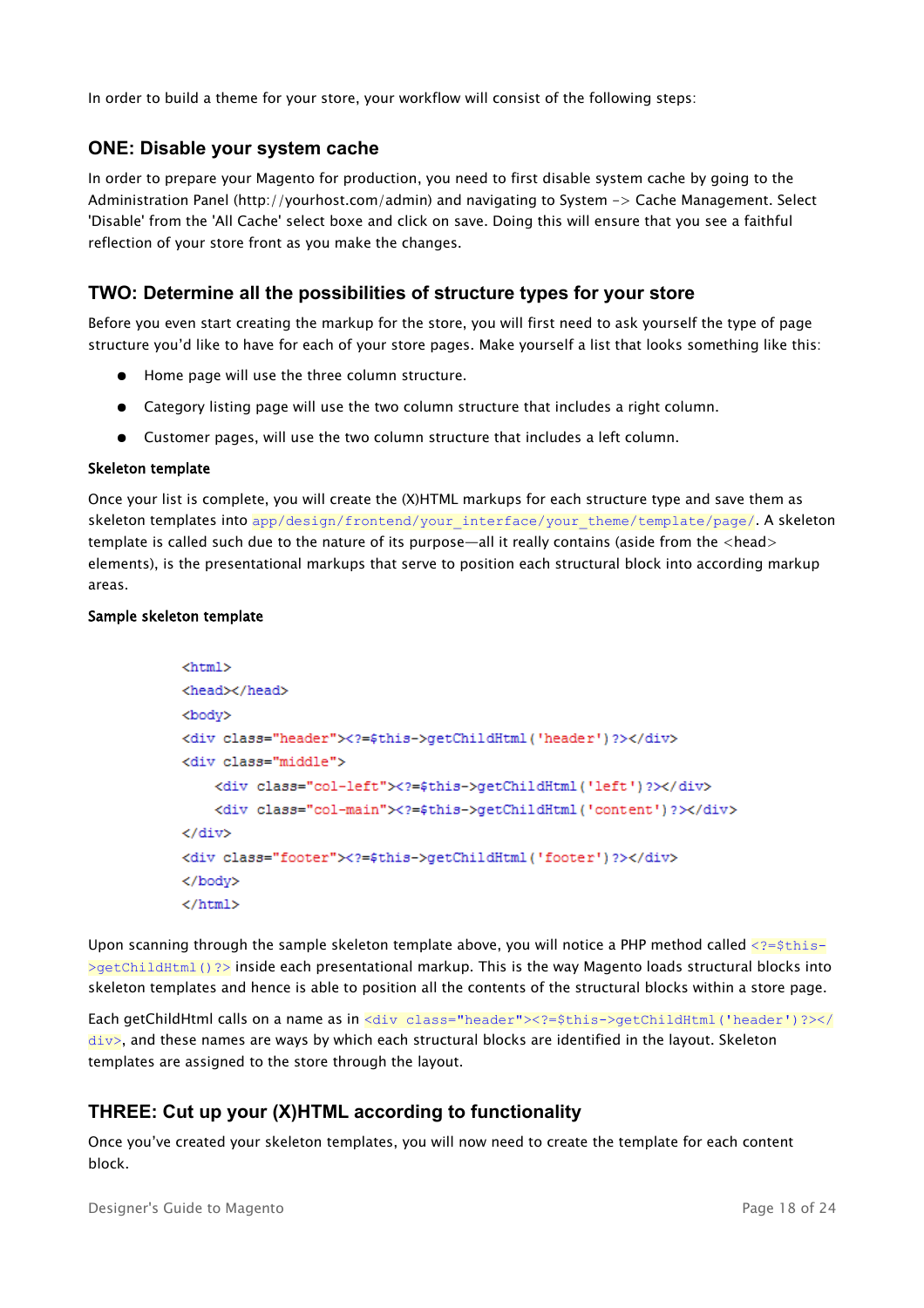#### Magento likes meaningful templates

You will need to cut up the (X)HTML markup built for your page and supply the according markup to each functionality of the page. For instance, if you have a mini-cart area in your design, the markup for this area alone will become its own template file. Same for your product tags, newsletter sign up…etc. All these functionalities already come with Magento, so you can reference the existing template tags to build your mark-up logic.

#### Where to save the templates

The full markup for any page in your store is introduced via an array of templates that each represents a functionality of a module. In order to find out what templates are being called to a page you'd like to modify, you can turn on the Template Path hints. In order to enable it:

- 1. Go to the admin and navigate to System -> Configuration
- 2. Select your store in the top left website/store selector
- 3. When the page reloads, select the 'Developer' tab and select 'Yes' for Template Path Hints.

When you're done, go back to the store front, reload your page and you will see the path to all the templates listed according to the block. In order to modify the markup, all you have to do is follow the path written out for you and modify the according template(s).

## **FOUR: Change the layout to reflect your design**

Once you've distributed some of the markups, you probably would like to now move the templates around in a page to see how you're progressing along.

#### Where to find layouts

In order to access the layout files, go to app/design/frontend/your\_interface/your\_theme/layout/.

Just like the templates, layouts are saved on a per-module basis therefore you can easily locate the layout file to modify with the help of the Template Hints. First, enable Template Hints, reload the the page you want to modify, and look at the path of the template file(s) that the Template Hints will provide you with. If you want to (for instance) move the mini cart, reference the template path

(ex:app/design/frontend/default/default/checkout/cart/sidebar.phtml) and use the first folder name inside the theme folder (indicated in bold, which is the module name) to find the according layout file. So in the case of the mini cart, you know to look in 'checkout.xml' to modify the mini cart positioning. Each layout file(should it be necessary) further sections into per-page basis layout command. Each area of per-page layout is clearly marked with comments reflecting its usage, but the application itself recognizes the layout separation by the handles of each layout.

#### Default layout versus Layout Updates

There are two types of layouts--default and updates. A default layout (page.xml) is the layout that by default applies itself to almost every page in the store. All other layout files are Layout Updates that simply updates the default layout on a per-page basis.

#### Let's take for example your skeleton template:

In the default layout, you have it set to three columns, which means by default most all of the page in your store will have the three column page structure. But it's not the three column structure you need for your product page. For it, you want a two-column structure that includes a right column. To accommodate this, you will leave the default layout alone and open catalog.xml in which you can place some layout commands that tells the application to load the two-column structure to your product page instead of the default three. This is called the process of updating a layout.

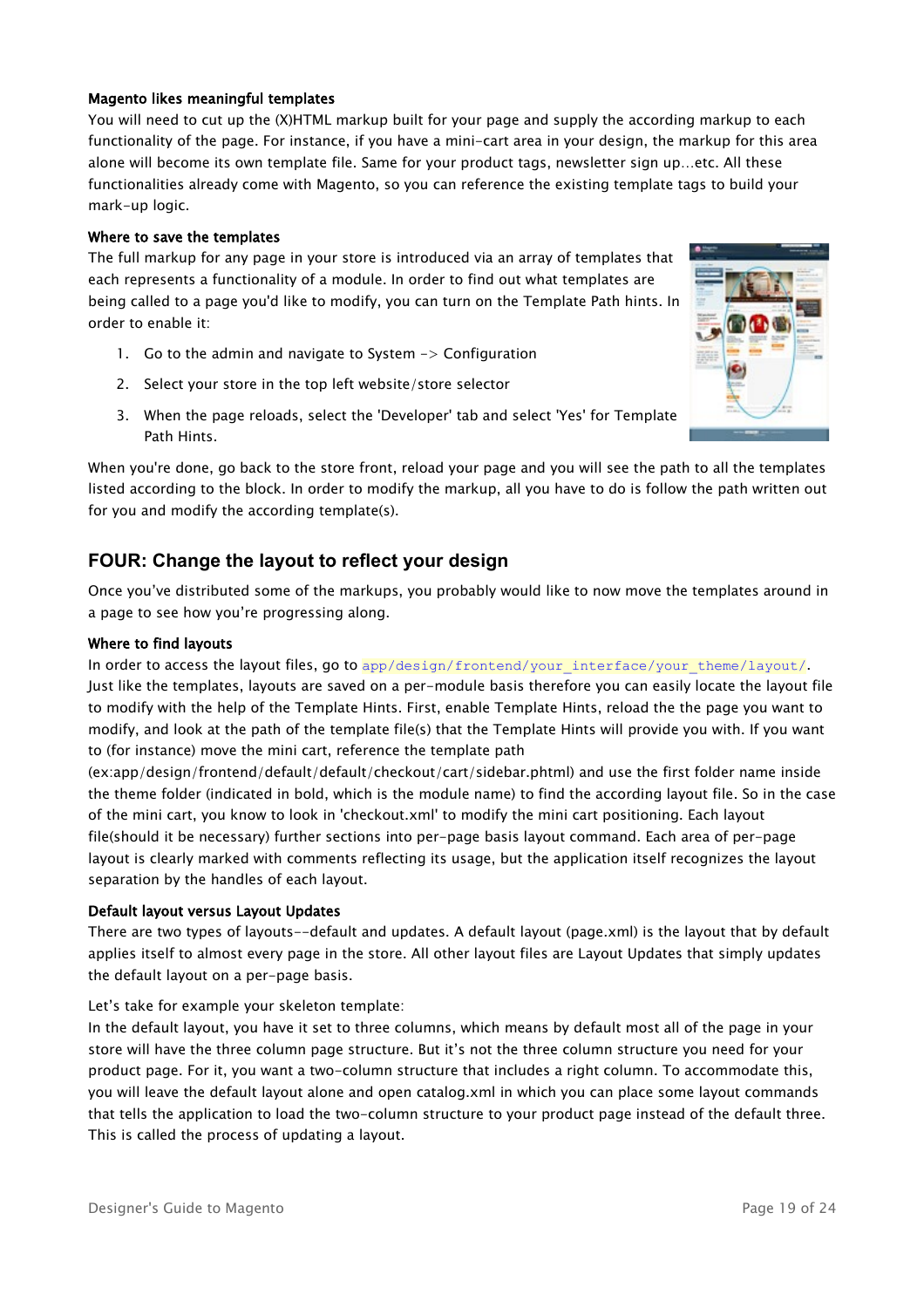## Example way of assigning skeleton template

```
<reference name="root">
```

```
<action method="setTemplate"><template>page/2columns-right.phtml</template></action>
</reference>
```
Let's take another example:

Say by default you want a newsletter sign-up box in your right column, but in customer account pages you want to exclude it. In this case, you would leave your default layout alone and open up customer.xml, into which you will place a command that unsets the newsletter content block, excluding the newsletter functionality from the page.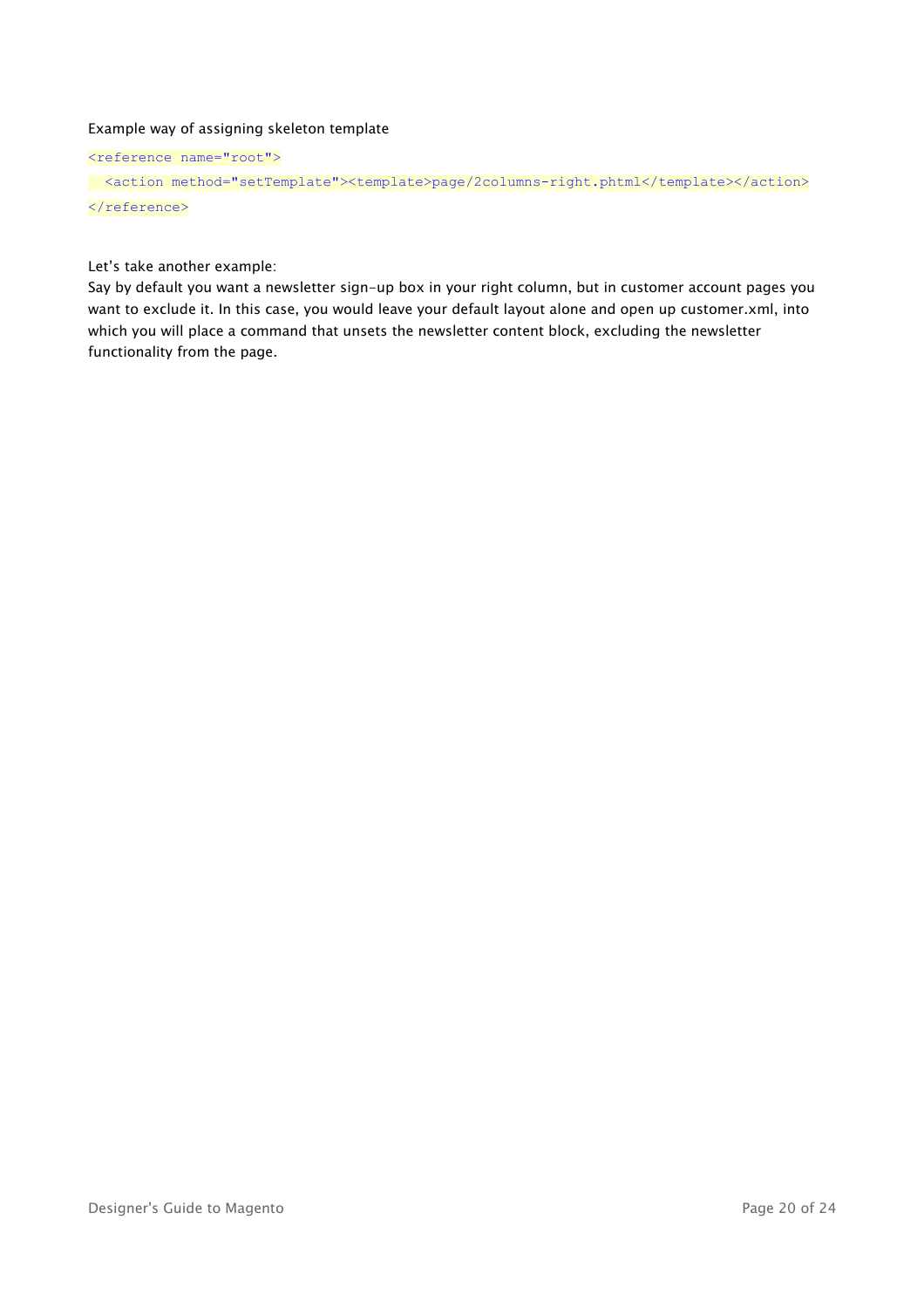## <span id="page-20-2"></span>Intro to Layouts

Layout, by appearance of its components, can easily deceive you into believing that in order to work with it you must first be armed with an extensive knowledge of programming logics. Nothing can be further from the truth. Layout is built with a small set of XML tags that are easy and fun to learn. By learning some key concepts and commands of layout, you will soon be armed with the confidence and knowledge to easily modify your store design to your desired spec.

## <span id="page-20-1"></span>How Layout Works

Layout is a virtual component of the Magento application. By modifying the components of layout, you can build your store page in an upgradecompatible way. (Diagram 1)

Layout is comprised of default layout and layout updates that are made up of easy-to-learn XML tags. With these layout commands, you can modify/assign content block-structural block relationships and also control store-front functionalities such as loading and unloading of block-specific Javascripts to a page.

Layout files are separated on a per-module basis, every module bringing with it its own layout file (for instance 'catalog.xml' is a layout file for the catalog module, 'customer.xml' is for the customer module...etc). These layout files are located in

app/design/frontend/your\_interface/your\_theme/layout/ and each file is further separated by handles (see diagram 1), each handle (with the exception of <default>) assigning its nested updates to the according specific page in the store.

Some layout files may contain the <default> handle. When parsing the layout files, Magento first grabs the layout updates assigned in the <default> handle of almost all layout files, reading them in the order as assigned in app/etc/modules/Mage\_All.xml. It then parses the pagespecific layout update, finalizing the building of a store page.

<default>> > Handle<br>
<l---Mage\_Catalog---> <reference name= top.menu"> </reference> </reference-name="left"><br><br/>block-type="core/template"  $-name$ <action method="setImgSr <action method="setImgAlt">< <action:method="setLinkUrl"> <action method= 'setLinkUrl">  $\langle$ /block> </reference> <reference name="right"> </reference> </default>

<catalog\_category\_default> → Handle kreference <block type="catalog/navigation" </reference> <reference name="content"> <block-type="catalog/category <block type="catalog/product </block> </reference> </catalog\_category\_default>

Diagram 1

Category default layout

The system is built this way in order to allow seamless addition and removal of modules without effecting other modules in the system.

## <span id="page-20-0"></span>Anatomy of Layout

Layout contain a small set of XML tags that act as detailed instructions to the application on how to build a page, what to build it with and the behavior of each building block. The best way to approach layout is to just dive right in and attack it from all angles. In order for you to do that, here're some behavioral properties of each layout XML tag.

## **Handle**

Handle (diagram 1) is an identifier by which the application determines what to do with the updates nested by it.

If the name of the handle is <default>, then the application knows that its nested updates must be loaded on almost all the pages of the store prior to loading page-specific layout (We say 'almost all', because some exceptional pages like the product image popup does not load the layout in the <default> handle).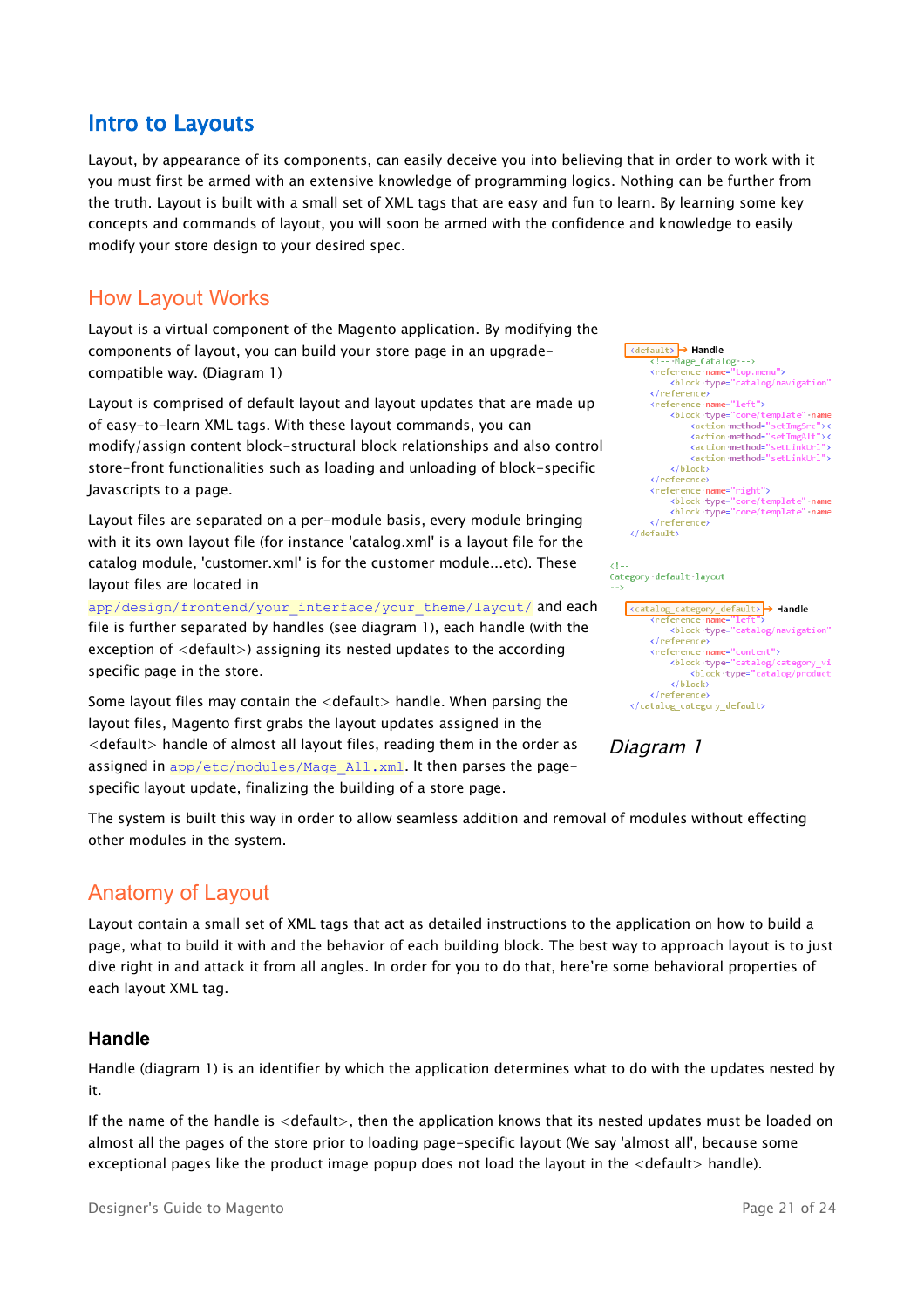If Magento finds handles other than <default>, it will assign the updates nested inside the handle to the according page specified by the handle. For instance, <catalog\_product\_view> contain the layout updates for the Product View page, while <catalog\_product\_compare\_index> contain those for the Compare Product page. Handles are set-in-stone identifiers that as a designer with no extensive understanding of Magento programming, should never need to modify.

## **<block>**

Magento determines the behavior and visual representation of each building block of a page via the <block> tag. We've already mentioned the two types of blocks Magento employs - structural blocks and content blocks. The best way to distinguish between the two is by examining the behavior assigned to it via the tag attributes. A structural block usually contains the attribute 'as', through which the application is able to communicate with the designated area (by the getChildHtml method) in a template. You will notice many occurances of this 'as' attribute in the default layout, because by nature the default layout is one that builds the ground work upon which the page-specific layouts can begin adding onto. For instance, in the default layout, there're structural blocks such as 'left', 'right', 'content' and 'footer' being introduced. Not to say these blocks cannot exist in normal layout updates, but why not first set up the reoccurring structural blocks in the default layout first, then start adding content on a per-page basis? Let's dig further into available attributes for **.** 

- type This is the identifier of the module class that defines the functionality of the block. This attribute must not be modified.
- name This is the name by which other blocks can make reference to the block in which this attribute is assigned (see diagram 3).
- before (and) after These are two ways to position a content block within a structural block. before="-" and after="-" are commands used to position the block accordingly at the very top or very bottom of a structural block.
- template This attribute determines the template that will represent the functionality of the block in which this attribute is assigned. For instance, if this attributes is assigned 'catalog/category/view.phtml', the application will load the 'app/design/frontend/template/catalog/category/view.phtml template file.In order to learn about how layout works with templates to bring markup to your store, read Step by Step Guide to Building a Theme
- action <action> is used to control store-front functionalities such as loading or unloading of a Javascript. A full list of action methods will soon become available, but in the mean time the best way to learn about the different action methods is by playing around with them in the currently available layout updates.
- as This is the name by which a template calls the block in which this attribute is assigned. When you see the getChildHtml('block\_name') PHP method called from a template, you can be sure it is referring to the block whose attribute 'as' is assigned the name 'block name'. (ie. The method  $\langle$ ?= \$this->getChildHtml('header')?> in the a skeleton template correlates to <block as="header"> )

#### **<reference>**

<reference> is used to make reference to another block. By making a reference to another block, the updates inside  $\leq$  reference $>$  will apply to the  $\leq$  block $>$  it correlates to (see diagram 3).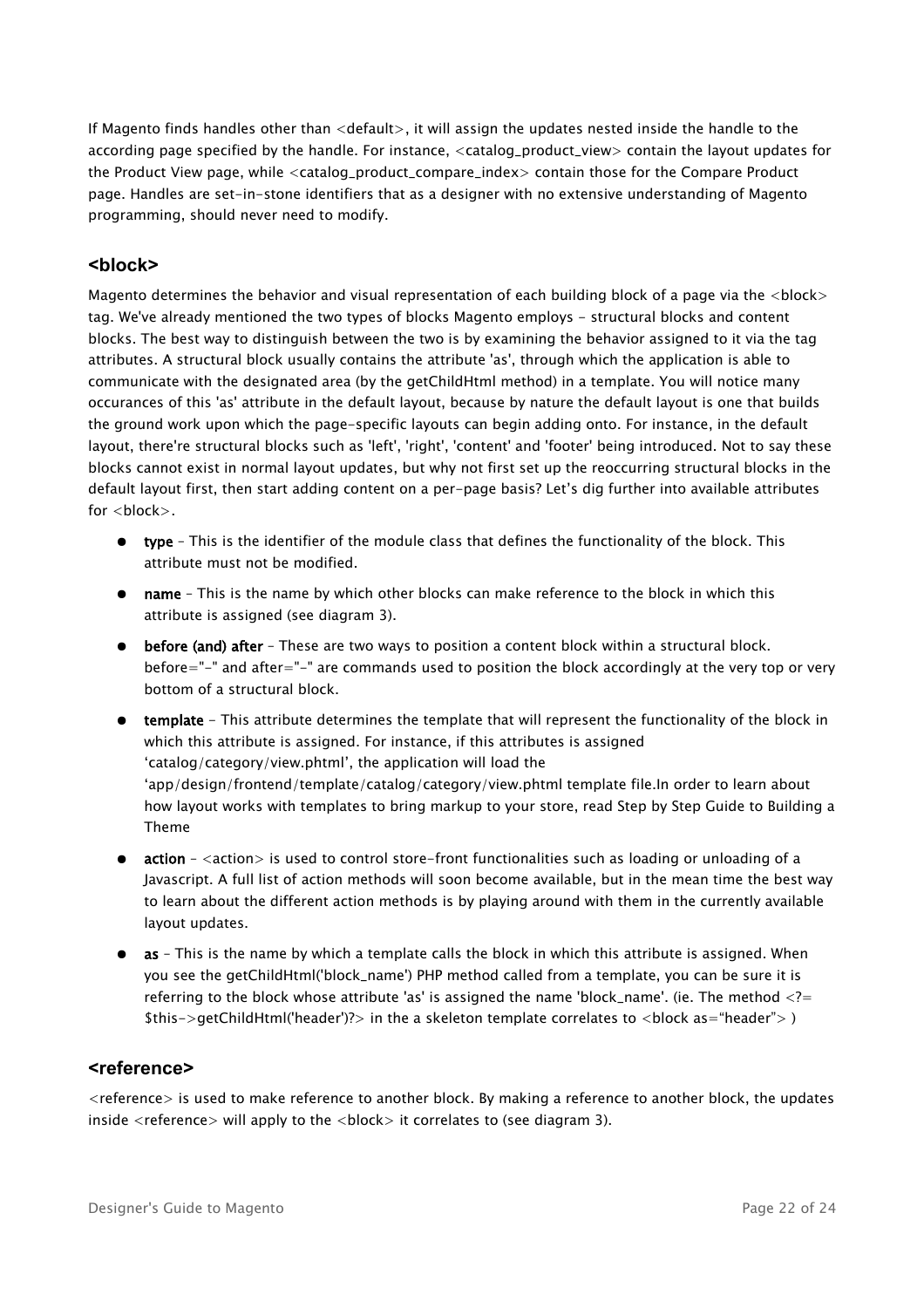

In order to make the reference, you must target the reference to a block by using the 'name' attribute. This attribute targets the <block> tag's 'name' attribute. So if you were to make a reference by <reference name="right">, you're targeting the block called  $\langle$ block name=" right ">.

## <span id="page-22-0"></span>Quick Exercises to Get You Started

Just like any new concepts, we know that without actually diving in and getting your hand dirty, you can never truly grasp what you've been explained in words. So here are a couple of exercises for you to get a feel for working with layouts. In order to work with this exercise, you must have the default Magento theme ready and accessible.

## Exercise #1: In the category page, move the "My Cart" box from the right column to the left

- 1. Turn on the Template Path Hint by going to the admin then navigating to System -> Configuration. When you're in the configuration page, select the store you're working in by using the top left website/store selector. Wait for the page to reload, then select the Developer tab. Select 'Yes' in the select box for Template Path Hints. Click on Save. Go back to the store front, and reload.
- 2. When the page reloads, look at the template path of the 'My Cart' block- it'll most likely say 'frontend/default/default/template/checkout/cart/sidebar.phtml'. By looking at the path, you know this template is being introduced via the 'checkout' module. How do you know this? frontend/default/default/template/checkout/cart/sidebar.phtml. It says so in the template path. The immediate directory name following 'template' is the name of the module through which a template is introduced.
- 3. Open up layout/checkout.xml because now we know we're dealing with the checkout module
- 4. Search for 'checkout/cart/sidebar.phtml' (the template name of the My Cart block) in the layout updates. You will find an area that looks like this: <reference name="right"> <block type="checkout/cart\_sidebar" name="cart\_sidebar" before="-" template="checkout/cart/sidebar.phtml"/"> </reference">

Change it to say the following instead (Note that all you're doing is changing the <reference